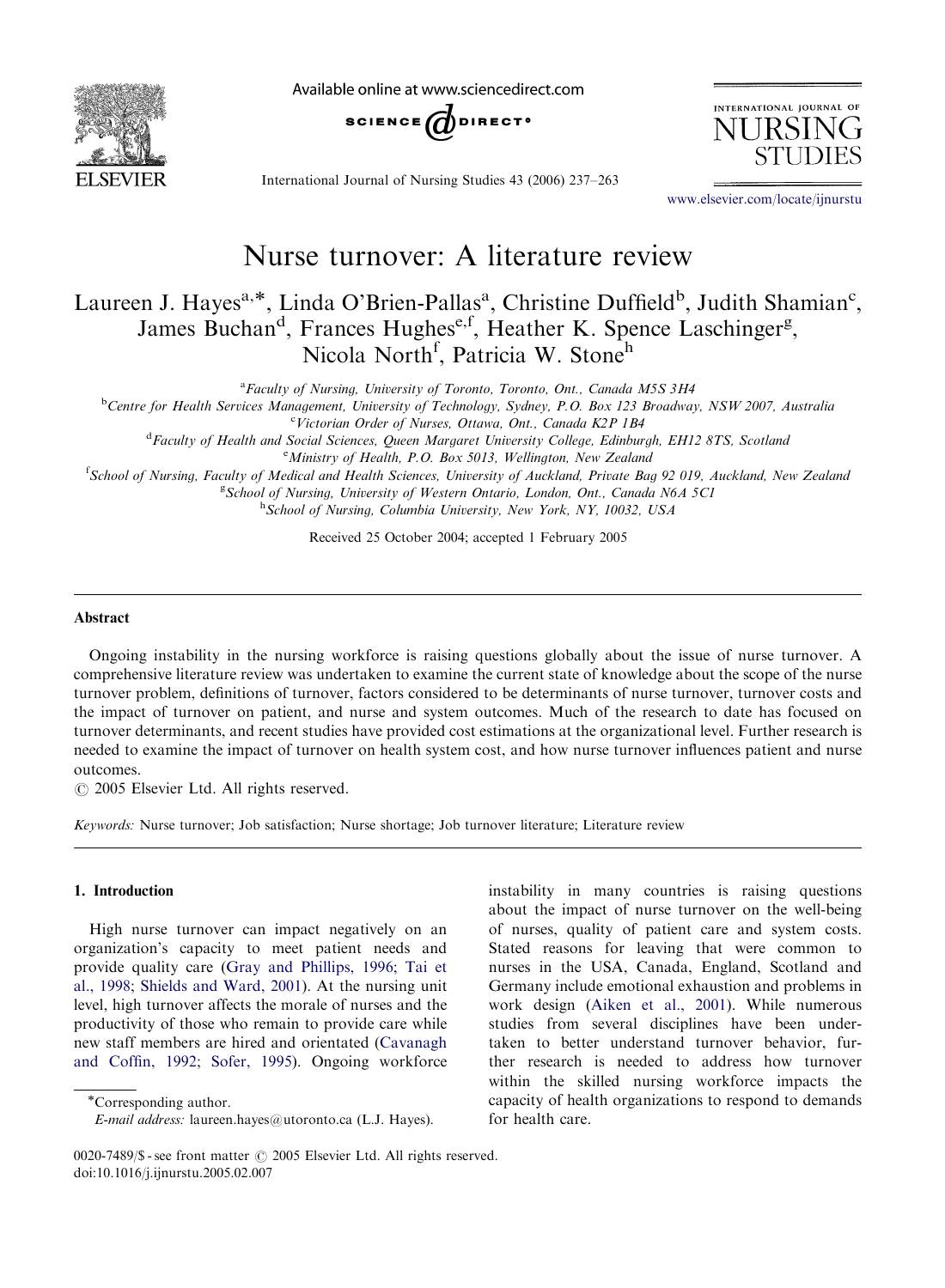The past literature reviews and meta-analytic studies have been conducted to review factors associated with nurse turnover. [Irvine and Evans's \(1995\)](#page-24-0) meta-analysis revealed a strong positive relationship between behavioral intentions and turnover, a strong negative relationship between job satisfaction and behavioral intentions, and a small negative relationship between job satisfaction and turnover. Turnover predictors were identified in a literature review by [Tai et al. \(1998\)](#page-25-0) as age, tenure, job satisfaction, organizational commitment, perceived job possibilities and supervisor's behavior. Similarly, [Yin and Yang's \(2002\)](#page-26-0) analysis revealed that internal environmental factors such as stress resulting from staffing shortages, leadership style, supervisory relations, advancement opportunities and inflexible administrative policies were significantly related to turnover. For this paper, a comprehensive literature review was undertaken to examine the current state of knowledge about the scope of the nurse turnover problem, definitions of turnover, factors considered to be determinants of nurse turnover, turnover costs and of most importance to the authors, the impact of turnover on patient, nurse and system outcomes. This review focuses on the recent research, also identifying methodological challenges and implications for further study.

#### 2. Methodological approach

Following the method for systematic review outlined by [Cooper \(1998\)](#page-23-0), the following electronic databases were broadly scanned prior to more refined searches: Health Sciences and Health Administration (CINAHL, MEDLINE, PubMed, EMBASE, HealthSTAR), Economics (EconoLit), Psychology (PsycInfo, PsycARTI-CLES) and Sociology (ASSIA, FRANCIS). Keywords to search the literature included nurse turnover, nurse retention, staffing shortage, job satisfaction, nurse vacancy, job stress, nursing leadership, nurse staffing and patient outcomes. As some publications might not be covered by electronic searches or studies may have been indexed inaccurately [\(Droogan and Song, 1996](#page-23-0)), reference lists of articles were scanned for additional items and new releases of key journals were individually reviewed for recently published studies. Internet searches of professional organization and government www-sites were conducted, producing unpublished research studies, discussion papers, media releases and action reports relating to nurse staffing issues.

Almost 200 documents were reviewed, of which 130 were used in this report. The selection was restricted primarily to the following studies: (1) published in the late-1990s or afterward with the exception of the early theoretical models; (2) those written in English; and (3) examining turnover or turnover intention in employee populations of registered or practical/enrolled nurses working in the hospital, long-term or community care areas. The primary intent of the review was to examine the research in terms of how the evidence has advanced the knowledge in this area. Using predominant studies that had undergone peer-review assured a high level of quality, thereby promoting validity of the overall findings and conclusions.

From the body of research used in this report, a sample of 37 studies reporting measures of turnover (or turnover intent) as a variable are highlighted in tables provided in the Appendices. The research objective(s), samples selection, data collection and analysis methods, and key findings are outlined. Wherever possible, the research instrument and its author(s) were stated (refer to the respective articles for reference listings of these authors). Appendix A provides information about 32 studies that examine determinants of nurse turnover, and Appendix B provides information about 5 studies that examine turnover consequences. The publication years are between 1991 and 2004, the majority being in the past 5 years. The tables were developed in order to show the progression of research methodologies and the knowledge advancement, in particular, that the body of research represented in Appendix A (turnover determinants) is more developed than that represented in Appendix B (turnover consequences). This paper is organized by definitions of turnover found in the literature, theoretical models of turnover found in the literature, review of evidence on determinant of nurse turnover, review of evidence on consequences of nurse turnover, and a discussion of the methodological challenges in this body of evidence.

# 3. Turnover definition

Methodological challenges have plagued researchers when attempting to measure and compare turnover across diverse health care systems. Even at the local level, the lack of consistency in how records of turnover are maintained presents difficulties, as the reliability of turnover determinations varies according to recordkeeping methods ([Tai et al., 1998\)](#page-25-0). The definitions of turnover and accuracy of the reason for turnover are often inconsistent, making it difficult to compare or generalize across studies ([Tai et al., 1998](#page-25-0) provide a summary table of turnover definitions and measures). [Jones \(1990a, b\)](#page-24-0) defined nursing turnover as the process whereby nursing staff leave or transfer within the hospital environment. This definition encompasses voluntary and involuntary, as well as internal and external turnovers. Voluntary and involuntary turnovers are not always differentiated in studies because costs are incurred regardless of whether staff resign or are requested to leave. Some studies define turnover as any job move while others consider nurse turnover as leaving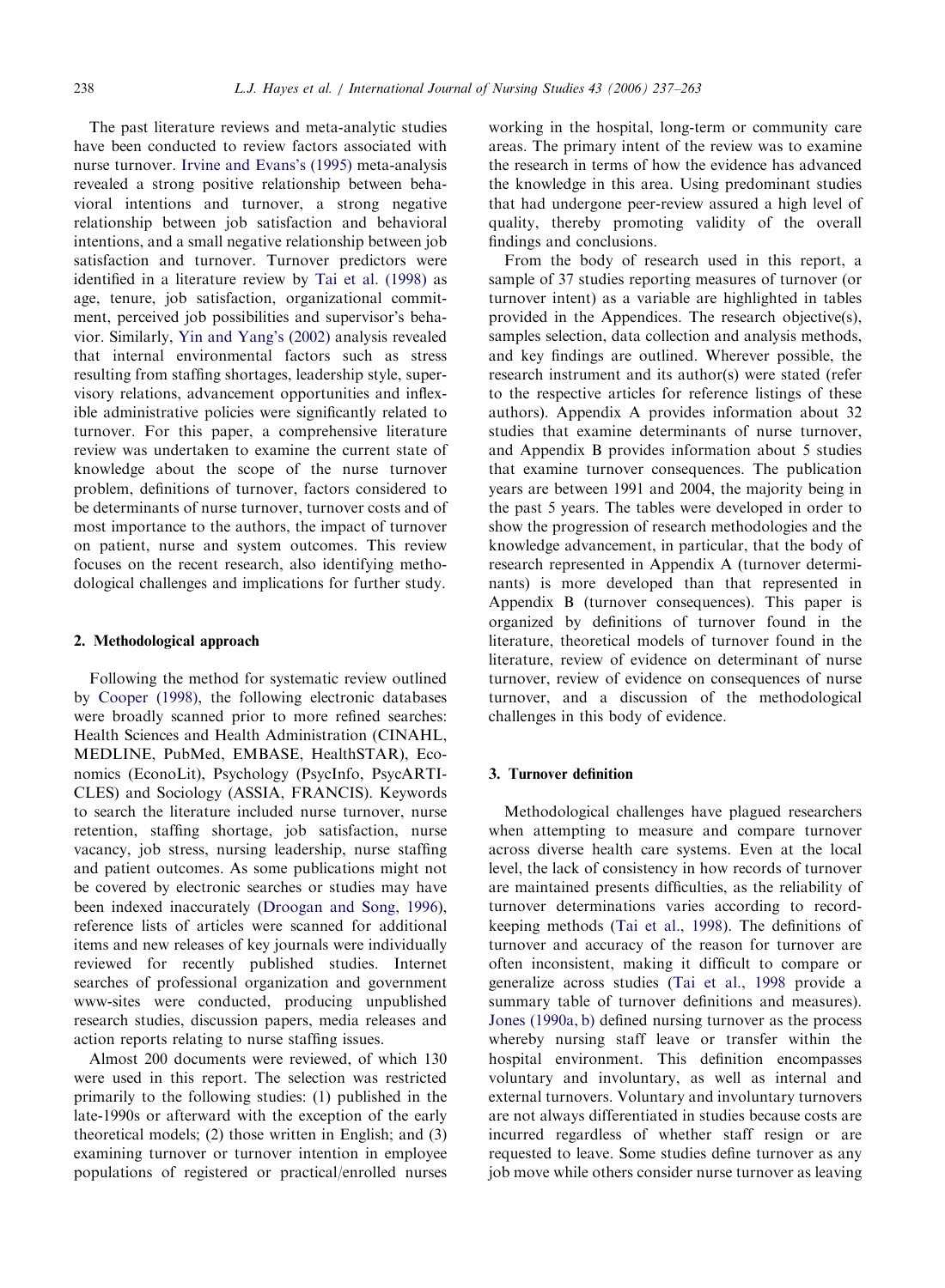the organization or even from the nursing profession. [Mano-Negrin and Kirschenbaum \(1999\)](#page-24-0) suggest that turnover reflects the effect of the balance between organizational benefits (pull factors) and a careeristic attitude to work (push factors). Turnover behavior may be counteracted by career aspiration if expectations for advancement kept them in organization, added to by fear of unemployment.

When considering the definition of turnover, it is important to acknowledge that some renewal of nursing personnel can be viewed as beneficial to an organization. Nurse turnover offers opportunity for cost reduction with decreased salaries, benefit costs and vacation pay for new employees ([Jones, 1990a](#page-24-0)). Productivity could increase by providing better matches as employees move to jobs where their performance will be greatest, contributing to an efficient labor market [\(Gray et al.,](#page-23-0) [1996](#page-23-0)). Potential gains difficult to quantify are due to infusion of knowledge and ideas by replacements, the stimulation of policy changes and the decreased exhibition of withdrawal behaviors ([Jones, 1990a\)](#page-24-0). However, as turnover reaches 50%, its net effect on productivity is probably negative ([Price and Mueller,](#page-25-0) [1981a, b\)](#page-25-0) as employees that the organization prefers to retain are lost.

#### 4. Theoretical models of nurse turnover

Past theoretical models have synthesized turnover research and specified relationships among determinants of turnover [\(Price and Mueller, 1981a, b](#page-25-0); [Mobley, 1982](#page-24-0); [Hinshaw and Atwood, 1983](#page-24-0); [Abelson, 1986;](#page-22-0) [Parasura](#page-25-0)[man, 1989\)](#page-25-0). [Price and Mueller \(1981a, b\)](#page-25-0) view turnover as a product of job satisfaction and commitment, which in turn are influenced by organizational factors, demographics, and environmental factors such as alternative job opportunity outside the organization. In [Hinshaw](#page-24-0) [and Atwood's \(1983\)](#page-24-0) model, anticipated and actual turnovers amongst nurses are determined by two types of job satisfaction: organizational, relating to group cohesion, job stress, and control over decisions; and professional, the nurse's perception of the quality of care, time to do one's job, and enjoyment derived from it. [Parasuraman \(1989\)](#page-25-0) also assessed the role of time lag in determining relationships between variables found consistently to explain and predict turnover across studies, confirming that intention to leave was the most immediate determinant of actual turnover. Personal and organizational variables were related to the intention to leave and actual turnover only indirectly through their effects on felt stress, job satisfaction, and organizational commitment. Furthermore, as hypothesized, the strength of the intention-turnover relationship decreased as the time interval between expressed intentions and turnover behavior increased. While the

early models provided a well-developed body of research from which to further examine the issue of turnover ([Hinshaw and Atwood, 1983\)](#page-24-0), limitations included inadequate sample sizes, lack of generalizability, not controlling simultaneously for the influence of multiple variables, cross-sectional nature of the data and the need to employ time series analysis, and the focus on individuals' data ([Alexander, 1988;](#page-22-0) [Cavanagh, 1989](#page-23-0)).

The past decade has seen further modeling work on nurse turnover. [Irvine and Evans \(1995\)](#page-24-0) presented a model based on [Mueller and Price's \(1990\)](#page-25-0) theory that different disciplinary perspectives contribute to explaining nurse turnover: economists who emphasize individual choice and labor market variables; sociologists, who emphasize the structural characteristics of the work environment and work content; and psychologists, who emphasize individual variables and intra-psychic processes. [Krausz et al. \(1995\)](#page-24-0) examined progressive withdrawal, testing the conceptualization that a nurse first decides to leave the ward, then the hospital and, finally, the profession. The researchers felt that previous studies were narrow in scope, ignoring within-organization turnover from one unit to another and, when relevant, turnover from the profession. Their hypothesized progression model was supported. Although the intention to leave the profession was better predicted than the intention to leave the ward or the hospital, the cumulative effects of the lower two levels of withdrawal intention were its major determinants. [Alexander et al.](#page-22-0) [\(1998\)](#page-22-0) theorized that work environment affects groups of nurses differently, conceptualizing turnover as a multistage process linking social and experiential orientations, attitudes toward the job, the decision to quit, and the behavior of actually quitting. As in other models, intention to quit was the strongest direct predictor of turnover.

#### 5. Investigation of nurse turnover determinants

Considerable attention has been committed to understanding organizational, individual and economical factors that influence turnover behavior. Administrative strategies and organizational climate, in particular, have been investigated as to their effect on job satisfaction, intent to leave and actual turnover behavior.

#### 5.1. Job satisfaction and nurse turnover

There is a vast body of the literature linking job satisfaction in nursing and turnover. Job satisfaction instruments have been developed, notably the scale by [Mueller and McCloskey \(1990\)](#page-25-0) that includes eight satisfaction factors; extrinsic rewards, scheduling, family/work balance, co-workers, interaction, professional opportunities, praise/recognition, and control/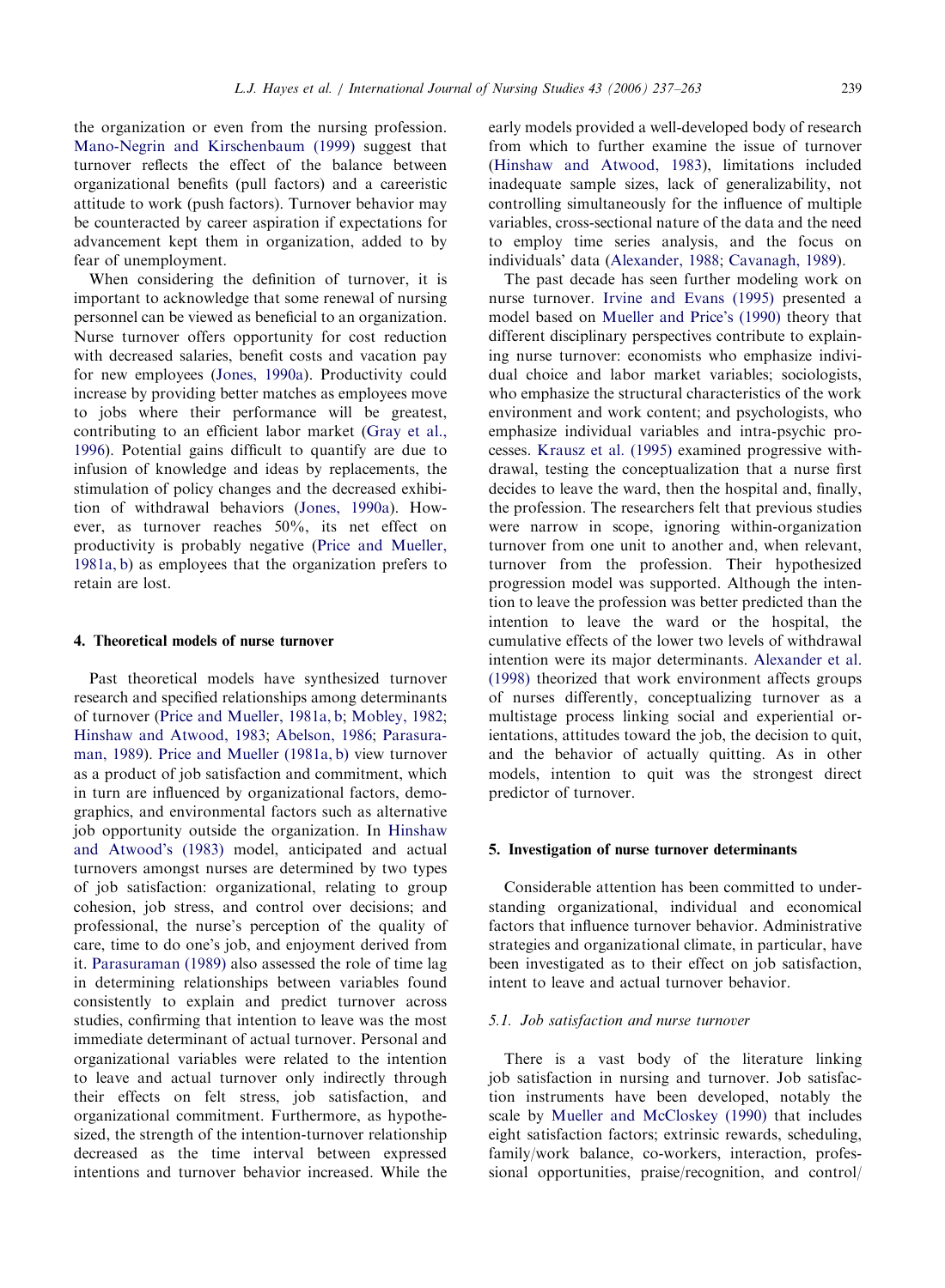responsibility. Job dissatisfaction has been frequently identified as the reason why nurses leave their jobs [\(Lum](#page-24-0) [et al., 1998](#page-24-0); [Tzeng, 2002\)](#page-25-0). Using data from a national survey of National Health Service (NHS) nursing staff, [Shields and Ward \(2001\)](#page-25-0) found job satisfaction to be more important than the attraction of outside opportunities. Low job satisfaction was concentrated in young, newly qualified and highly educated nurses, and associated with administration, promotional prospects, employment security and amount of time for clinical duties.

#### 5.2. Moderators of nurse turnover

Some studies suggest that certain moderators apart from external, personal and work-related variables, influence job satisfaction, turnover intention and turnover behavior. [Moore \(2001\)](#page-25-0) found that a sense of professionalism mediated intention to quit despite the impact of restructuring changes on hospital and nurse conditions, poor management and communication style, and burnout. Similarly, [Angerami et al. \(2000\)](#page-22-0) determined that nurses' motives to remain in their jobs related to attachment to nursing, even though their work was not recognized and they were poorly paid. Career commitment might not, however, have the same mediating effect when nurses first start working. Based on findings of a weak association between career commitment and turnover intention in new nurses from a longitudinal survey, [Gardner \(1992\)](#page-23-0) suggested that career commitment is not a stable phenomenon in the first year, with greater susceptibility to organizational factors. As initial professional commitment is based partially on individual socialization into the profession ([Blau and Lunz, 1998\)](#page-22-0), more research examining the influence of nursing programs on career attitudes may provide insight into possible educational interventions that instill professional loyalty.

Professional commitment has been shown to be more effective in predicting intention to leave nursing than intention to leave the organization ([Lu et al., 2002](#page-24-0)). [Chang \(1999\)](#page-23-0) suggested in a non-nursing study that career commitment is distinct from organizational commitment, as individuals who are committed to both their career and their organization are even less willing to leave the company than those who are committed mainly to the organization. Likewise, [Blau and Lunz,](#page-22-0) [\(1998\)](#page-22-0) found in a longitudinal sample of medical technologists, that professional commitment accounts for significant additional variance in intent to leave the profession after controlling for external, personal and work-related variables. The findings support the position that career commitment is a more stable type of work commitment that can transcend situational and personal influences, thus supporting the role of continuing education and professional development opportunities in nurse retention. In a recent study, [Holtom and](#page-24-0) [O'Neill \(2004\)](#page-24-0) examine a new construct, job embeddedness, which focuses on the accumulated reasons why a person stays in a job; being embedded in an organization is associated with reduced intent to leave and actual leaving. Based on data from a sample of 232 employees of US community-based hospital, job embeddedness assessed new variance in turnover in excess of that predicted by the variables in the major models of turnover.

Personal disposition has also been found to moderate the relationship between job satisfaction and voluntary turnover. Based on data collected from a sample of nurses and other workers in a medical clinic, [Judge](#page-24-0) [\(1993\)](#page-24-0) found that job satisfaction and voluntary turnover were more highly related for employees with positive dispositions than for employees with negative dispositions, suggesting that individuals in a positive frame of mind may take proactive steps such as quitting their jobs. Similarly, [George and Jones \(1996\)](#page-23-0) determined that the relationship between job satisfaction and turnover intention was stronger when positive mood was high, consistent with research suggesting that people in positive moods tend to have higher levels of self-efficacy and are more optimistic and action-oriented than people who are not.

#### 5.3. Organizational factors and nurse turnover

Much of the nurse turnover research explores how turnover behavior is influenced by organizational characteristics associated with workload, management style, empowerment and autonomy, promotional opportunities and work schedules. Although increasing recruitment of nurses and improved compensation may help offset nurse shortages in the short term, researchers suggest that administrative interventions to improve quality of work life are more effective long-term in reducing turnover [\(Bloom et al., 1992;](#page-22-0) [Shields and](#page-25-0) [Ward, 2001](#page-25-0); [Gifford et al., 2002\)](#page-23-0). Measurement of organizational attributes that characterize professional nursing practice has been advanced with the use of the Revised Nursing Work Index (NWI-R) ([Aiken and](#page-22-0) [Patrician, 2000](#page-22-0)), although further work is needed to determine predictive capability and relevance to organizations across different nations ([Estabrooks et al., 2002](#page-23-0)).

# 5.3.1. Workload, stress and burnout

A consistently heavy workload increases job tension and decreases job satisfactions, which in turn, increase the likelihood of turnover [\(Davidson et al., 1997](#page-23-0); [Tai et](#page-25-0) [al., 1998](#page-25-0); [Hemingway and Smith, 1999;](#page-23-0) [Strachota et al.,](#page-25-0) [2003\)](#page-25-0). Empirical evidence suggests that each additional patient per nurse is associated with a 23% increase in the odds of burnout and a 15% increase in the odds of job dissatisfaction [\(Aiken et al., 2002b](#page-22-0)). Workload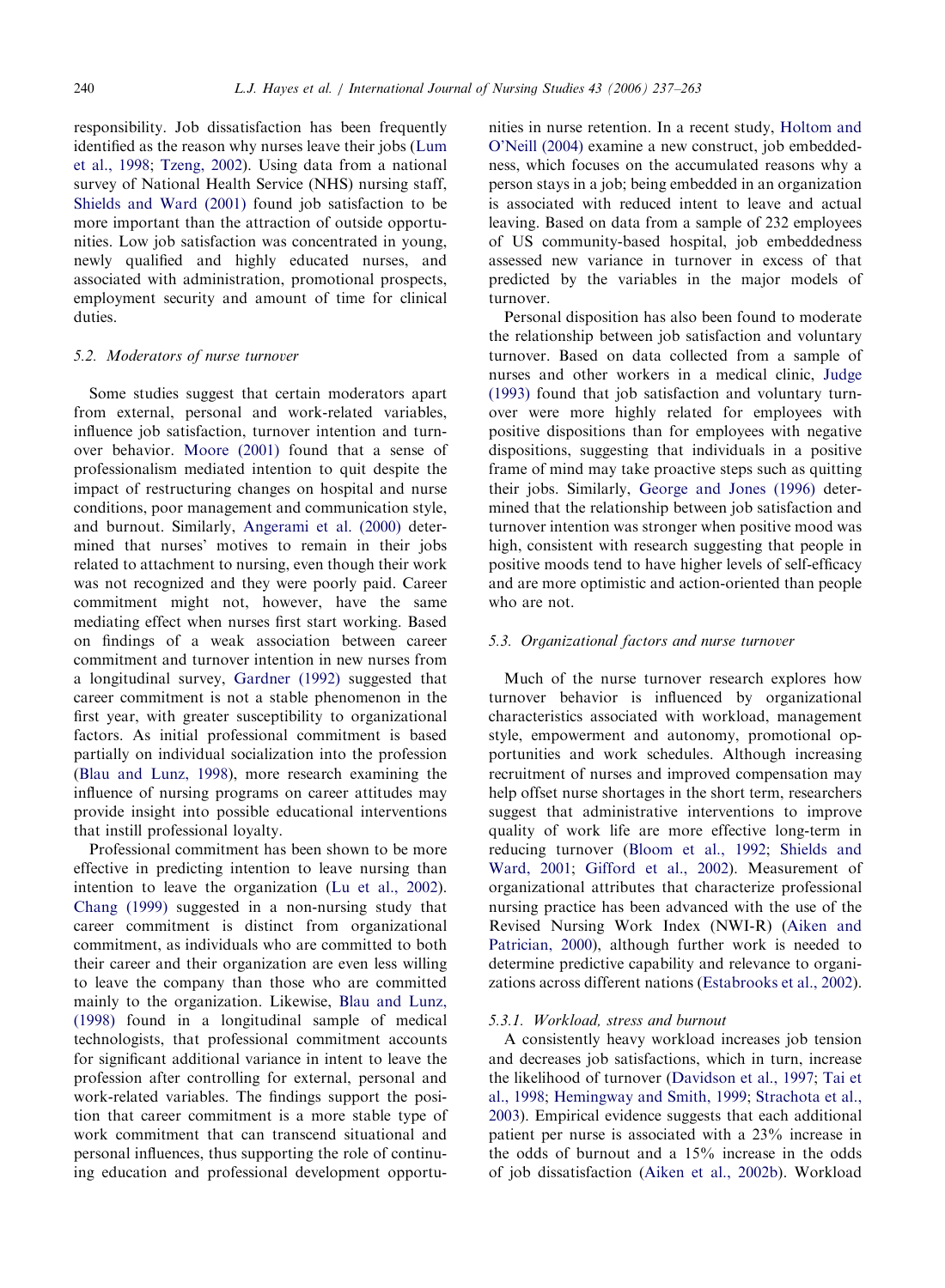measurement has progressed over the past decade to reflect the variety of factors impacting a nurse's work day. [O'Brien-Pallas \(1988\)](#page-25-0) had emphasized that workload measurement should focus on the complexity of the patient situation rather than on the actual tasks. Among variables relating to nurse, patient and work environment, the least studied are those involving scheduling and coordination of procedures, multiple and long procedures, and characteristics and composition of the caregiver team [\(O'Brien-Pallas et al., 1997\)](#page-25-0). The practice environment impacts work content that in turn, determines intrinsic work motivation ([Janssen et al.,](#page-24-0) [1999](#page-24-0)). While findings show that work overload exists, a better understanding of the unpredictable nature of nurses' direct working environments, such as in the case of frequent unforeseen patient events, would promote a greater appreciation of why nurses are frustrated.

Some studies relating to work stress focus on a specific unit type. [Barrett and Yates, \(2002\)](#page-22-0) using a convenience sample of oncology nurses, found nearly 40% were dealing with excessive workloads, 48% were dissatisfied regarding pay, 70% experienced emotional exhaustion and 48% of the sample could not commit to remaining in the specialty for a further 12 months. Based on interview data, [Cartledge \(2001\)](#page-23-0) found work-related stress to be a major contributor to nurse turnover in critical care units. [Cameron et al. \(1994\)](#page-23-0) conducted comparative analyses by unit type, concluding that RNs in psychiatric settings were least satisfied with their jobs, more likely to leave their positions and reported more burnout than did RNs in other settings. Other studies examine the effect of patient type on staff burnout ([Evers et al., 2002;](#page-23-0) [Molassiotis, and Haberman, 1996\)](#page-24-0) and job satisfaction ([Dougherty et al., 1992](#page-23-0)). In a study of burnout in staff caring for the elderly, [Evers et al.](#page-23-0) [\(2002\)](#page-23-0) used hierarchical regression analysis to determine that physical and psychological aggression and number of weekly working hours have a significant relationship with emotional exhaustion, and psychological aggression has a significant relationship with depersonalization. Perceived risk of assault also impacts turnover behavior, in one study predicting psychiatric nurses' intention to leave their current job ([Ito et al., 2001\)](#page-24-0).

### 5.3.2. Management style

Research has demonstrated the importance of nursing leadership to job satisfaction. [Bratt et al. \(2000\)](#page-23-0) explored the effect of nurse attributes, unit characteristics and work environment on job satisfaction of nurses in paediatric critical care units, finding job stress and nursing leadership to be most influential. Leadership that values staff contribution promotes retention, evidenced by consistent themes in the literature relating to autonomy, good working relationships and a management style that facilitates rather than directs. Magnet hospital research in the USA has contributed to a better understanding of nursing practice within healthcare organizations [\(Scott et al., 1999\)](#page-25-0). Support has been shown for the positive effects of a decentralized organizational structure, a commitment to flexible working hours, an emphasis on professional autonomy, and communication between management and staff, resulting in lower nurse turnover and higher levels of job satisfaction than other hospitals ([Aiken et al., 1994](#page-22-0); [Buchan, 1994](#page-23-0)).

Some studies refer to a participative management style as enhancing job satisfaction ([Jones et al., 1993](#page-24-0); [Nakata and Saylor, 1994](#page-25-0); [Moss and Rowles, 1997](#page-25-0); [Yeatts and Seward, 2000](#page-26-0)). [Song et al. \(1997\)](#page-25-0) found greater satisfaction with supervisory dimensions in a nurse-managed special care unit (SCU) with shared governance and minimal technology than a traditional intensive-care unit (ICU) characterized as being bureaucratic and high-tech; nurses working in both the SCU and the ICUs preferred the SCU practice model over the ICU model. [Boyle et al. \(1999\)](#page-23-0) examined the effects of nurse managers' characteristics of power, influence and leadership style, finding managers' position power and influence over work coordination to have a direct link to intent to stay in employment. Instrumental communication, autonomy and group cohesion decreased job stress and increased job satisfaction, which in turn, were directly linked with intent to stay. Likewise, [Leveck and](#page-24-0) [Jones \(1996\)](#page-24-0) found that management style, group cohesion, job stress, organizational and professional job satisfaction influenced staff nurse retention and quality of care. In support of previous studies are findings of a recently published study showing that reward-based climates, high levels of communication openness and accuracy explained lower turnover in nursing homes ([Anderson et al., 2004](#page-22-0)).

#### 5.3.3. Empowerment and autonomy

Structural empowerment is the perception of the presence or absence of empowering conditions in the workplace, psychological empowerment is the employees' psychological interpretation or reaction to these conditions ([Laschinger et al., 2004](#page-24-0)). Although studies have demonstrated that empowerment is associated with job satisfaction, a direct link with nurse turnover was not determined. [Larrabee et al. \(2003\)](#page-24-0) concluded that the major predictor of intent to leave was job dissatisfaction and the major predictor of job satisfaction was psychological empowerment. [Laschinger et al.](#page-24-0) [\(2004\)](#page-24-0) used a longitudinal predictive design to test a model linking changes in structural empowerment (opportunity, information, support, resources, formal power, and informal power) and psychological empowerment (meaningful work, competence, autonomy, and impact) to changes in job satisfaction. Changes in perceived structural empowerment had direct effects on changes in psychological empowerment and job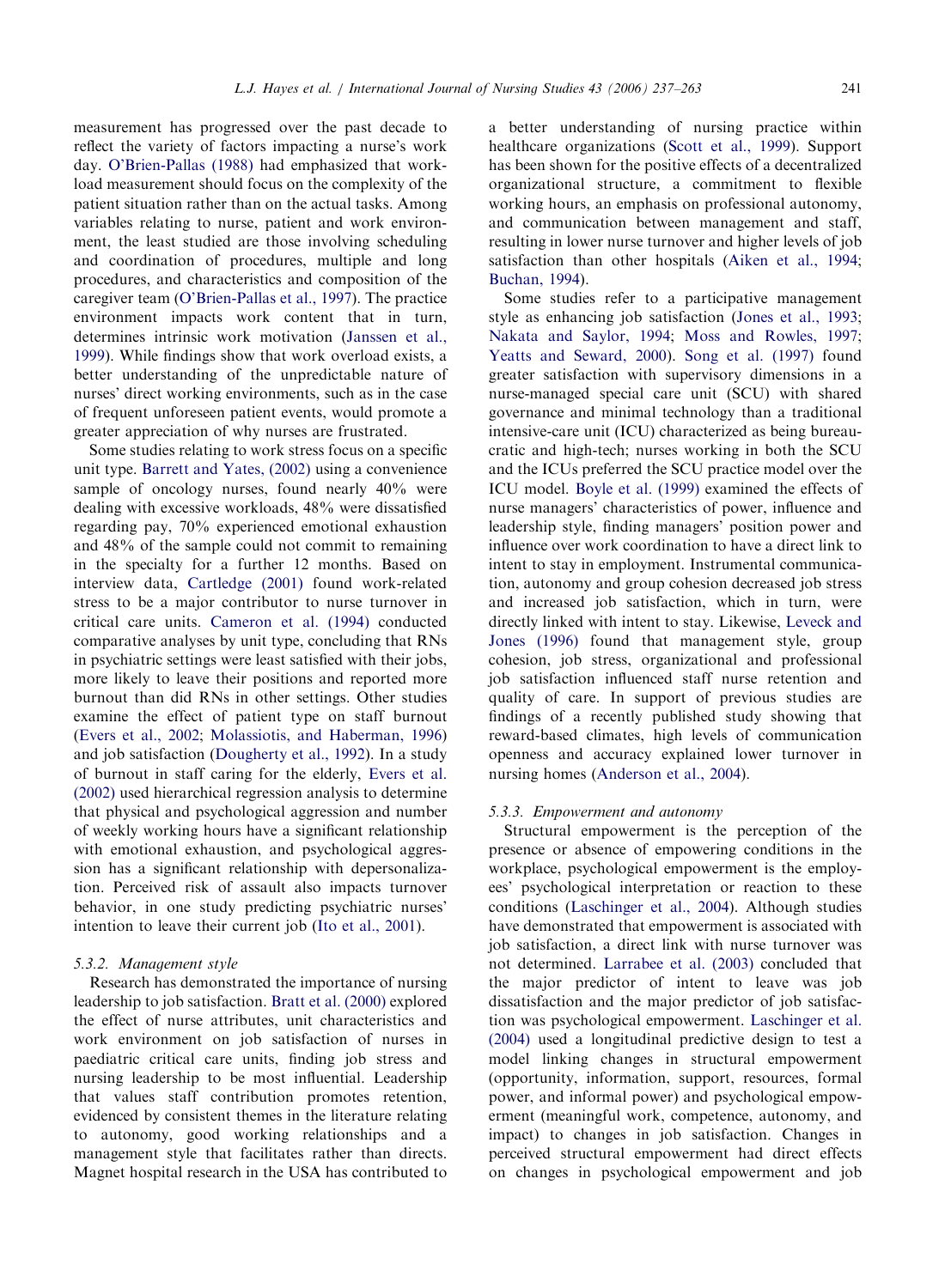satisfaction. Changes in psychological empowerment did not explain additional variance in job satisfaction beyond that explained by structural empowerment. The results suggest that fostering environments that enhance perceptions of empowerment can have enduring positive effects on employees.

[Kramer and Schmalenberg \(2003\)](#page-24-0) quantified nurse autonomy and determined a strong relationship between degree of autonomy and rankings of job satisfaction and quality of care. [Rafferty et al. \(2001\)](#page-25-0) found autonomy, control over resources, relationships with doctors, emotional exhaustion and decision-making to be correlated with one another as well as having a relationship with nurse-assessed quality of care and nurse satisfaction. These findings are consistent with those of [Laschinger et al. \(2001\)](#page-24-0) whose survey of hospital staff nurses suggested that perceived autonomy, control and physician relationships influence the trust, job satisfaction, and perceived quality of patient care.

# 5.3.4. Promotional opportunities

Career development and life-long learning activities in nursing promote job satisfaction, increased retention of nurses and enable continued provision of high-quality care [\(Yoder, 1995](#page-26-0); [Kennington, 1999](#page-24-0); [Donner and](#page-23-0) [Wheeler, 2001](#page-23-0); [Davidson et al., 1997;](#page-23-0) [Collins et al.,](#page-23-0) [2000](#page-23-0)). Dissatisfaction with promotion and training opportunities has been shown to have a stronger impact on nurse turnover than workload or pay [\(Shields and](#page-25-0) [Ward, 2001\)](#page-25-0). Multivariate analysis of data collected by [Davidson et al. \(1997\)](#page-23-0) in a longitudinal survey of nurses in one hospital indicated that predictors of intent to leave were the perception of little promotional opportunity, high routinization, low decision latitude and poor communication. Perceived interest in one's career development and feelings of being valued influence nurses' intent to stay [\(Yoder, 1995](#page-26-0)). Similarly, [Szigeti et](#page-25-0) [al. \(1991\)](#page-25-0) used correlational analysis to investigate the potential factors that relate to the desire of registered nurses (RNs) and licensed practical nurses (LPNs) to continue practicing in rural hospitals. Overall job satisfaction and performance constraints were the only variables to make significant contributions to the prediction of turnover intention for both RNs and LPNs. Satisfaction with promotion was the only workrelated variable to make a significant contribution to the prediction of turnover intention for RNs. Performance constraints, role ambiguity and shift work were the only work-related variables contributing to the prediction of turnover for LPNs.

# 5.3.5. Work schedules

To promote balance between work and home, potential benefits of self-scheduling strategies have been documented, especially for nurses who have home responsibilities such as young children ([Kane and](#page-24-0)

[Kartha, 1992;](#page-24-0) [Teahan, 1998;](#page-25-0) [Kane, 1999;](#page-24-0) [Hung, 2002](#page-24-0)). Long shifts, overtime, weekends, nights, holidays and weekend overtime were found to be predictors of anticipated turnover ([Shader et al., 2001;](#page-25-0) [Strachota et](#page-25-0) [al., 2003\)](#page-25-0). [Vetter et al. \(2001\)](#page-25-0) described a process of selfscheduling that met the needs of staff, promoted high job satisfaction and maintained staffing standards on the unit. Using cross-tabulations when comparing wellbeing in nurses with young children at home, nurses employed full-time, casual part-time, or those with jobsharing positions, [Kane and Kartha \(1992\)](#page-24-0) found that job-sharing nurses had the highest ratings for job satisfaction and physical health status. [Kane \(1999\)](#page-24-0) used analysis of variance to determine that job sharing has a positive impact on job satisfaction and retention when comparing differences among full-time, part-time or job-sharing nurses in a large Canadian teaching hospital. These findings were supported in a qualitative study by [Durand and Randhawa \(2002\)](#page-23-0) in which flexible working practices, increased salaries and demonstrating value to staff impacted career-break nurses' decisions whether they would return to practice in the NHS.

Generally, to summarize the literature relating to the impact of organizational factors on nurse turnover, to date there appears to be substantial evidence to inform decision-makers of the type of management style and workload factors that promote job satisfaction in nurses, as findings have been relatively consistent across various specialty unit types and jurisdictions. However, less well known is the impact of environmental complexities on nurses' well- being and overall unit functioning, as well as the impact of unit, patient and nurse characteristics on their work environments. More evidence to determine the interdependence of these relationships would help decision-makers better understand how intervention directed to one component of the patient care system has an impact on the system as whole.

#### 5.4. Individual factors and turnover

Certain socio-demographic characteristics of nurses predispose to turnover, but are not usually considered explanatory variables in turnover behavior ([Tai et al.,](#page-25-0) [1998\)](#page-25-0). An inverse relationship between age and turnover has been demonstrated for many years [\(Lowery and](#page-24-0) [Jacobsen, 1984;](#page-24-0) [Parasuraman, 1989;](#page-25-0) [Gray and Phillips,](#page-23-0) [1994;](#page-23-0) [Kiyak et al., 1997](#page-24-0)). [McNeese-Smith and van](#page-24-0) [Servellen \(2000\)](#page-24-0) suggest that mature nurses have greater job satisfaction, productivity and organizational commitment. [Shader et al. \(2001\)](#page-25-0) found anticipated turnover for younger nurses to be associated with job satisfaction and stress, but no significant predictors of turnover or stress in nurses over 50, possibly due to their proximity to retirement, their marketability related to experience, and the fact that only those who are satisfied remain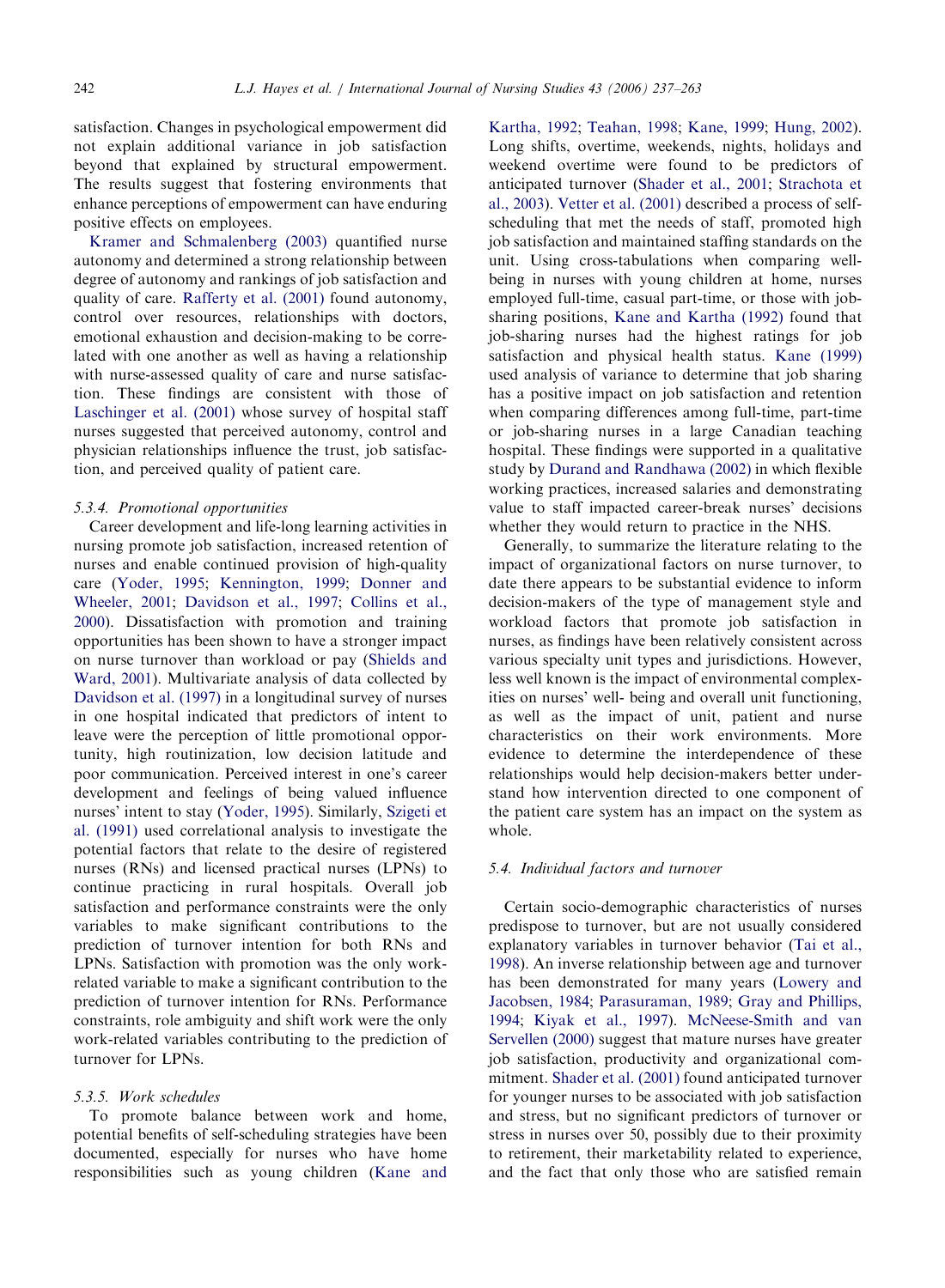working in a particular nursing environment. Contrary to other studies, [Chan and Morrison \(2000\)](#page-23-0) found no statistically significant difference in the proportion of stayers and leavers on several demographic factors including age.

In terms of work experience, less experienced nurses tend to be younger, participate less in decision-making and have fewer home responsibilities [\(Price and Mueller,](#page-25-0) [1981a, b\)](#page-25-0), while those with more experience are more satisfied with pay and less likely to leave [\(Lum et al.,](#page-24-0) [1998](#page-24-0)). What remains unclear is whether it is work experience that it is related to turnover, or that age, work experience and tenure are inextricably linked ([McCarthy et al., 2002](#page-24-0)). The relationship between length of service (tenure) and turnover compared to that between experience and turnover is said to be more complex. [Gray and Phillips \(1994\)](#page-23-0) indicate that turnover rates tend to be high in the first year of service and remain high, or even rise during the second year of service before declining. Fewer years of employment was related to termination ([Davidson et al., 1997;](#page-23-0) [Kiyak](#page-24-0) [et al., 1997](#page-24-0)) and RNs with more years of work experience reported higher job satisfaction, lowest levels of burnout and were less likely to leave their positions ([Cameron et al., 1994](#page-23-0)). [Lane et al. \(1990\)](#page-24-0) suggested that tenure as a correlate of turnover is inappropriate for certain groups of nurses. While part-time unmarried nurses were more likely to leave their hospitals than fulltime unmarried nurses, tenure was not found to be a significant predictor of turnover for married nurses.

Kinship responsibilities involve home obligations. Children, spouses and aging parents affect the work and turnover habits of nurses, possibly requiring a change in work environment [\(Price and Mueller,](#page-25-0) [1981a, b;](#page-25-0) [Cavanagh, 1989](#page-23-0)). [Bloom et al. \(1992\)](#page-22-0) point out that nurse turnover in the USA during the 1960s was attributed primarily to women leaving during childbearing years. [Tzeng \(2002\)](#page-25-0) found that age of youngest child was a significant predictor of nurses' intention to quit. [Strachota et al. \(2003\)](#page-25-0) surveyed 84 nurses who had voluntarily terminated or changed their employment status, 19 of whom indicated the reason as family, having to stay at home with children or elderly parents. In a study of public health nurses serving rural and small urban areas, [Henderson Betkus and MacLeod \(2004\)](#page-24-0) found that factors such as age, retirement, family needs and the economy affected intent to stay or leave, rather than job satisfaction or community satisfaction.

Educational level is believed to impact turnover in that more highly educated individuals are more likely to quit in order to seek career advancement, especially if there are limited opportunities in their current organization [\(Tai et al., 1998](#page-25-0); [Yin and Yang, 2002\)](#page-26-0). Several studies suggest a relationship between educational attainment, specifically the possession of a degree, and turnover [\(Krausz et al., 1995;](#page-24-0) [Cavanagh and Coffin,](#page-23-0)

[1992\)](#page-23-0). A higher level of nursing education may also imply more varied placements during their preparation and development of a sense of loyalty to their profession rather than a particular health care service ([Lane et al.,](#page-24-0) [1990\)](#page-24-0). Given the recent requirement of a degree to practice nursing in many countries, further research should examine the effects of a more highly educated nursing workforce on turnover rates. [Aiken et al. \(2004,](#page-22-0) [p.70\)](#page-22-0) suggest that ''sustained underinvestment in nursing education is a theme across countries that are now turning to aggressive international recruitment'' thus increasing nursing migration. This research highlights that increased investment in nursing education is key to countries reducing their reliance on overseas nursing expertise, particularly from developing countries.

#### 5.5. Economic factors and nurse turnover

Studies that include remuneration as one component of job satisfaction are inconsistent in their findings. For example pay does not have as strong an impact as work environment ([Irvine and Evans, 1995](#page-24-0)), pay is not a high priority [\(Frisina et al., 1988\)](#page-23-0) and pay is not associated with turnover [\(Michaels and Spector, 1982](#page-24-0); [Mobley](#page-24-0) [et al., 1979;](#page-24-0) [Borda and Norman, 1997](#page-23-0)). [Shields and](#page-25-0) [Ward \(2001\)](#page-25-0) found that dissatisfaction with promotion had a stronger impact than pay on intention to quit the NHS, therefore improved pay would only have limited success unless accompanied by improved opportunities. Other research suggests that pay can have both a direct and indirect effect on turnover intent [\(Lum et al., 1998](#page-24-0); [Chan and Morrison, 2000](#page-23-0); [Tzeng, 2002;](#page-25-0) [Yin and Yang,](#page-26-0) [2002;](#page-26-0) [Strachota et al., 2003](#page-25-0)). [Lum et al. \(1998\)](#page-24-0) found that pay satisfaction correlated strongly with reduced turnover intent, but also had a weaker correlation mediated through job satisfaction. [Lu et al. \(2002\)](#page-24-0) presented a matrix of correlation coefficients between variables that indicated a significant negative correlation between turnover intent and wage, as well as a positive correlation between wage and professional commitment.

There is scant and inconsistent evidence to inform us whether alternative employment opportunity is a determinant of nurse turnover. [Price and Mueller](#page-25-0) [\(1981a, b\)](#page-25-0) asserted that when jobs are plentiful, turnover is high and when jobs are scarce, turnover is low. [Krausz](#page-24-0) [et al. \(1995\)](#page-24-0) found that even where many alternative job opportunities exist, many nurses prefer an internal move. [Bloom et al. \(1992\)](#page-22-0) claimed that turnover is related to alternative employment opportunities only in higher population areas. Yet in a study by [Strachota et](#page-25-0) [al. \(2003\),](#page-25-0) of 84 nurses who had voluntarily terminated or changed their employment status, 31 indicated better job opportunity for more money and better hours as reasons for leaving. A recent study by [Duffield et al.](#page-23-0) [\(2004\)](#page-23-0) of nurses who already left the profession found that many moved to management outside health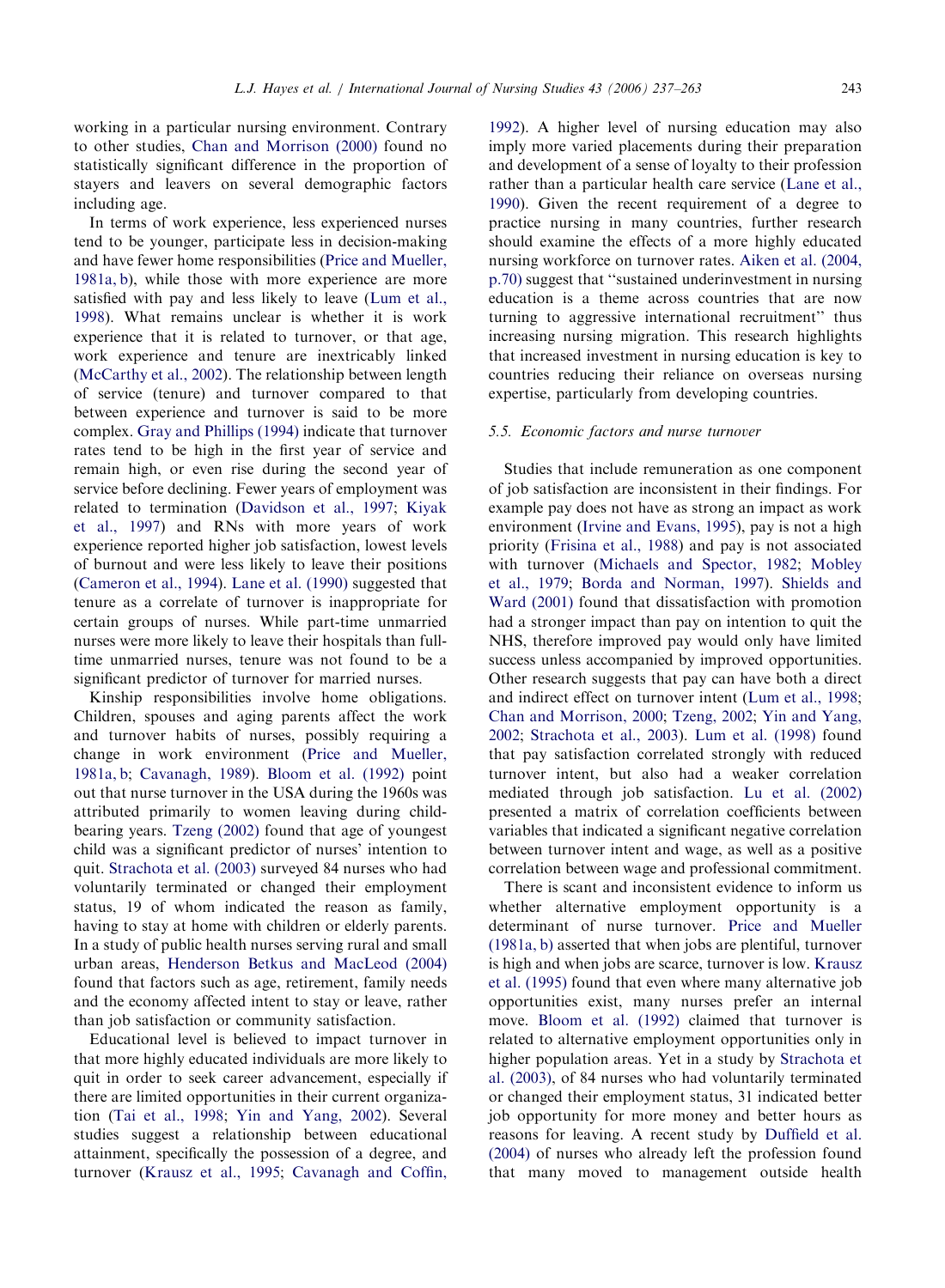industry with most taking additional study after leaving. Further research would provide insight into the nature of circumstances that lead to alternative employment, whether in or outside nursing.

#### 5.6. Summary of factors associated with nurse turnover

In summarizing the factors associated with nurse turnover, job dissatisfaction and expressed intent to leave are most consistently reported as impacting turnover. Job satisfaction, turnover intention and turnover behavior appear also to be influenced by certain moderators including professional commitment and personal disposition. Organizational characteristics associated with workload, management style, empowerment and autonomy, promotional opportunities and work schedules are believed to contribute to turnover, and therefore researchers suggest that administrative interventions to improve quality of work life are imperative for long-term resolution. These findings are reflected in the studies described in Appendix A.

While socio-demographic characteristics are not usually considered explanatory in turnover behavior, and related findings have been somewhat inconsistent, factors such as younger age, inexperience and fewer years of the job, higher educational level, and kinship responsibilities are claimed to predispose nurses to turnover. In terms of economic factors, findings relating to the impact of remuneration on turnover are varied, and there is little evidence as to whether alternative employment opportunity is a determinant of nurse turnover.

#### 6. Consequences of nurse turnover

#### 6.1. Economic impact

Inconsistent turnover definitions and measures have impeded a clear understanding of associated financial costs, as replacement cost estimations vary according to location and components included in the measure. Direct costs are those incurred during the hiring process, such as advertising, recruiting, agency nurses and hiring. Indirect costs are due to RN termination, orientation and training, and decreased RN productivity. [Jones](#page-24-0) [\(1990a, b\)](#page-24-0) is supported by others [\(Gray et al., 1996](#page-23-0); [Johnson and Buelow, 2003](#page-24-0)) in pointing out that indirect costs of nursing turnover could be significant because of the decreased initial productivity of new employees and the decrease in staff morale and group productivity that nursing turnover imposes. The health care providers who switch employers or leave health care entirely also suffer, as professional disillusionment is a major and accelerating problem ([Waldman et al., 2004](#page-25-0)).

[Jones \(1990b\)](#page-24-0) acknowledges that high nurse turnover adversely impacts the nursing department, hospital environment and healthcare system; however, no studies were found that considered both incremental staffing costs and health care system costs. Previous researchers have attempted to determine financial costs of replacing individual nurses. Estimations range from \$10,000 to \$60,000 per RN, depending on the nurse specialty [\(Jones, 1990b;](#page-24-0) [Johnson and Buelow,](#page-24-0) [2003](#page-24-0) citing [Curran, 1991](#page-23-0)). Likewise, [Strachota et al.](#page-25-0) [\(2003\)](#page-25-0) cited estimates (from [The Advisory Board](#page-25-0) [Company, 2000\)](#page-25-0) of \$42,000 to replace a medical-surgical nurse and \$64,000 for a specialty nurse. These figures included the cost of recruitment, orientation, precepting and lost productivity, the latter claimed to be nearly 80% of the total turnover cost. While it has been recognized that the cost associated with lower productivity of new hires is a significant component of turnover, [Waldman et al. \(2004\)](#page-25-0) state that this cost has not been quantified before and therefore has not appeared as a recognized budget expense. They indicate that turnover cost models have typically omitted this measure, which requires calculations using learning curve algorithms and retention methodologies. In their application of rigorous accounting methodology to six groups of health care workers, including nurses, the largest cost driver was the loss and necessary replacement of nurses. The total cost for a newly hired nurse averaged \$15,825 and the cost of reduced productivity ranged from \$5,245 to \$16,102 [\(Waldman](#page-25-0) [et al., 2004](#page-25-0)).

The economic impact at a country level of this turnover and ultimately nurse migration is now a topic of global discussion but little research and publications to date have occurred. In 1998 the United Nations Conference for Trade and development estimated that every professional, from ages 25 to 35, who migrated from South Africa represented an annual loss of \$184,000 for that country [\(United Nations Conference](#page-25-0) [on Trade and Development, 1998](#page-25-0)). Interestingly, factors that are now found in regards to health professionals' decisions to emigrate are very similar to those of turnover. A study of five African countries found the main factors causing health professionals to emigrate to be lack of further training opportunities, and poor remuneration, working environment and health management systems ([International Organisation for Migra](#page-24-0)[tion, 2002 \(IOM\), 2002\)](#page-24-0). The 2003 World Health Report describes how the African countries' ability to respond against HIV is undermined primarily by lack of skilled workforce. The secretariat paper to the 2004 World Health Assembly in Geneva describes how the turnover of health professionals and ultimate migration, increases not only the workload of those who remain but ultimately the capacity of country health services to respond. ''Migration flow of health professionals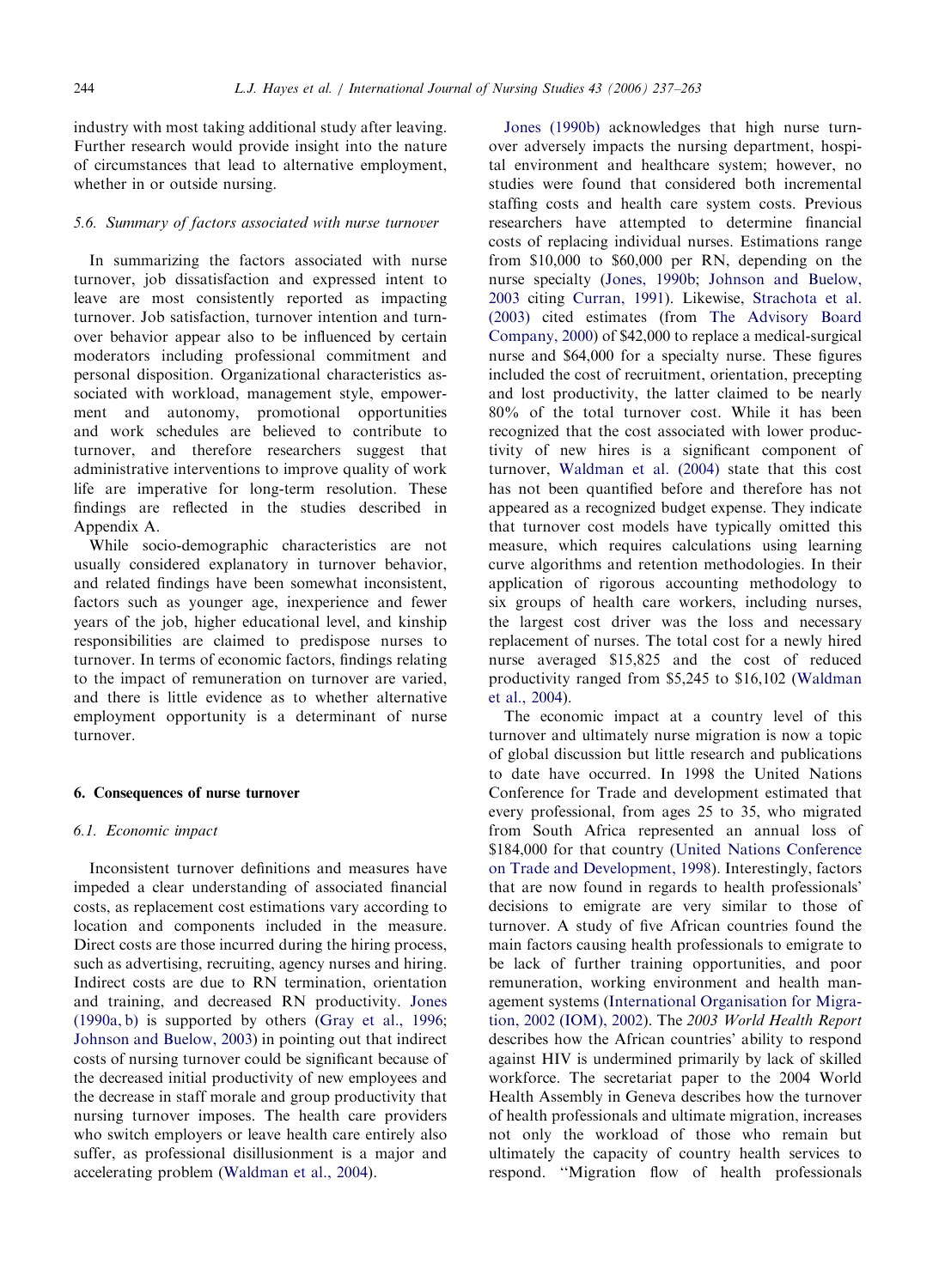(largely nurses) account for 65% of economically active migrants'' ([WHO, 2004 p.1](#page-26-0)).

#### 6.2. Nurse outcomes

While there is increasing attention on the impact of inadequate nurse staffing and poor work environments on nurse health and safety outcomes, few studies focus specifically on turnover to determine its effect on nurse outcomes. Inadequate staffing levels and work overload have been studied [\(Baumann et al., 2001](#page-22-0); [O'Brien-Pallas](#page-25-0) [et al., 2001](#page-25-0); [Shamian and O'Brien-Pallas, 2001](#page-25-0)) and associated negative effects on nurses' well-being demonstrated. [O'Brien-Pallas et al. \(2001\)](#page-25-0) examined trends in earned hours and complexity of inpatient hospital cases for the years 1994/95 through 1998/99, finding increased patient acuity and demand accompanied by decreased numbers of nurses working in hospitals. Findings suggested that as hours of care per patient day increased, so did the overtime nurses were asked to work and the incidence of missed shifts due to illness. These findings are consistent with [Zboril-Benson's \(2000\)](#page-26-0) study in which higher rates of absenteeism were found to be associated with lower job satisfaction, longer shifts, working in acute care and working full-time. In an Ontario study, more than one-third of nurses experienced high emotional exhaustion, had higher overall and musculo-skeletal claim rates compared to non-nurses, and musculo-skeletal claims comprised the majority of nursing claims [\(Shamian and O'Brien-Pallas, 2001](#page-25-0)). [Clarke et al. \(2002\)](#page-23-0) found poor organizational climate and high workloads to be associated with 50% to 2-fold increases in the likelihood of needlestick injuries and near-misses (with a needle or sharp) to nurses.

#### 6.3. Patient outcomes

While studies are beginning to emerge that correlate nurse staffing with patient outcomes, more data are needed to support the claim that patient safety depends on the ability to recruit and retain sufficient numbers of qualified nurses and shape a supportive practice environment ([Clarke and Aiken, 2003\)](#page-23-0). A few studies were found that linked nurse turnover with quality of patient care [\(Shortell et al., 1994](#page-25-0); [Leiter et al., 1998](#page-24-0)) but no studies were found that substantiated the effect of nurse turnover on quality of care delivery. [Leiter et al.](#page-24-0) [\(1998\)](#page-24-0) examined data from 605 patients and 711 nurses to find that patients on units where nurses found their work meaningful were more satisfied with all aspects of their hospital stay, and patients who stayed on units where nursing staff felt more exhausted or more frequently expressed the intention to quit were less satisfied with the various components of their care. In a study looking at how nursing home care affects resident infection and hospitalization for infection, [Zimmerman](#page-26-0) [et al. \(2002\)](#page-26-0) found that RN turnover was significantly related to both outcomes; with each proportionate loss of an RN the risk of infection increases almost 30% and the risk of hospitalization increases more than 80%.

Recent studies have linked nurse staffing levels with the length of stay ([Lichtig et al., 1999;](#page-24-0) [Needleman et al.,](#page-25-0) [2002\)](#page-25-0); complication rates ([Blegen et al., 1998;](#page-22-0) [Robertson](#page-25-0) [and Hassan, 1999;](#page-25-0) [Dimick et al., 2001](#page-23-0); [Whitman et al.,](#page-25-0) [2002;](#page-25-0) [Unruh, 2003](#page-25-0)); patient mortality and 'failure to rescue' ([Blegen et al., 1998](#page-22-0); [Tourangeau et al., 2002](#page-25-0)) and patient incidents that comprise a threat to patient safety and well- being [\(Blegen et al., 1998;](#page-22-0) [Whitman et al.,](#page-25-0) [2002\)](#page-25-0). Large sample sizes and sophisticated statistical analysis substantiate the claim that better nurse staffing levels in terms of skill mix ([Blegen et al., 1998;](#page-22-0) [Lichig et](#page-24-0) [al., 1999;](#page-24-0) [Needleman et al., 2002;](#page-25-0) [Tourangeau et al.,](#page-25-0) [2002;](#page-25-0) [Unruh, 2003](#page-25-0)); patient-to-nurse ratio [\(Dimick et](#page-23-0) [al., 2001](#page-23-0); [Aiken et al., 2002b](#page-22-0)); years of related experience ([Tourangeau et al., 2002\)](#page-25-0) and hours of nursing care ([Blegen et al., 1998](#page-22-0)) result in more desirable outcomes for patients. [Aiken et al. \(2001\)](#page-22-0) claim that increases in patient acuity and nurses' responsibilities have increased workload in ways that, when coupled with a deteriorating practice environment, adversely affect patient outcomes.

[Whitman et al. \(2002\)](#page-25-0) examined relationships between nursing staffing and specific nurse-sensitive outcomes across cardiac and non-cardiac intensive care and intermediate care units, and medical-surgical units. Significant inverse relationships were present between staffing and falls in cardiac intensive care, medication errors in both cardiac and non-cardiac intensive care units, and restraint rates in the medical-surgical units. [Blegen et al. \(1998\)](#page-22-0) found that as the RN proportion increased, rates of adverse outcomes decreased up to 87.5%. The higher the RN skill mix, the lower the incidence of adverse occurrences on inpatient care units. [Lichig et al. \(1999\)](#page-24-0) used nursing intensity weights to acuity-adjust the patient data and found that both higher nurse staffing and higher proportion of RNs were significantly related to shorter lengths of stay.

The importance of good management in promoting quality of patient care has been supported. [Shortell et al.](#page-25-0) [\(1994\)](#page-25-0) determined that management ability of intensive care units was significantly associated with lower riskadjusted length of stay, lower nurse turnover, higher evaluated technical quality of care and greater evaluated ability to meet family member needs. Similarly, according to multivariate results in an international study managerial support for nursing had a pronounced effect on nurse dissatisfaction and burnout ([Aiken et al.,](#page-22-0) [2002a](#page-22-0)). Also, organizational support for nursing and nurse staffing were related to nurse-assessed quality of care. Qualitative research supports these findings: themes relating to workload, human resources, nursing shortage, restructuring and physical environment were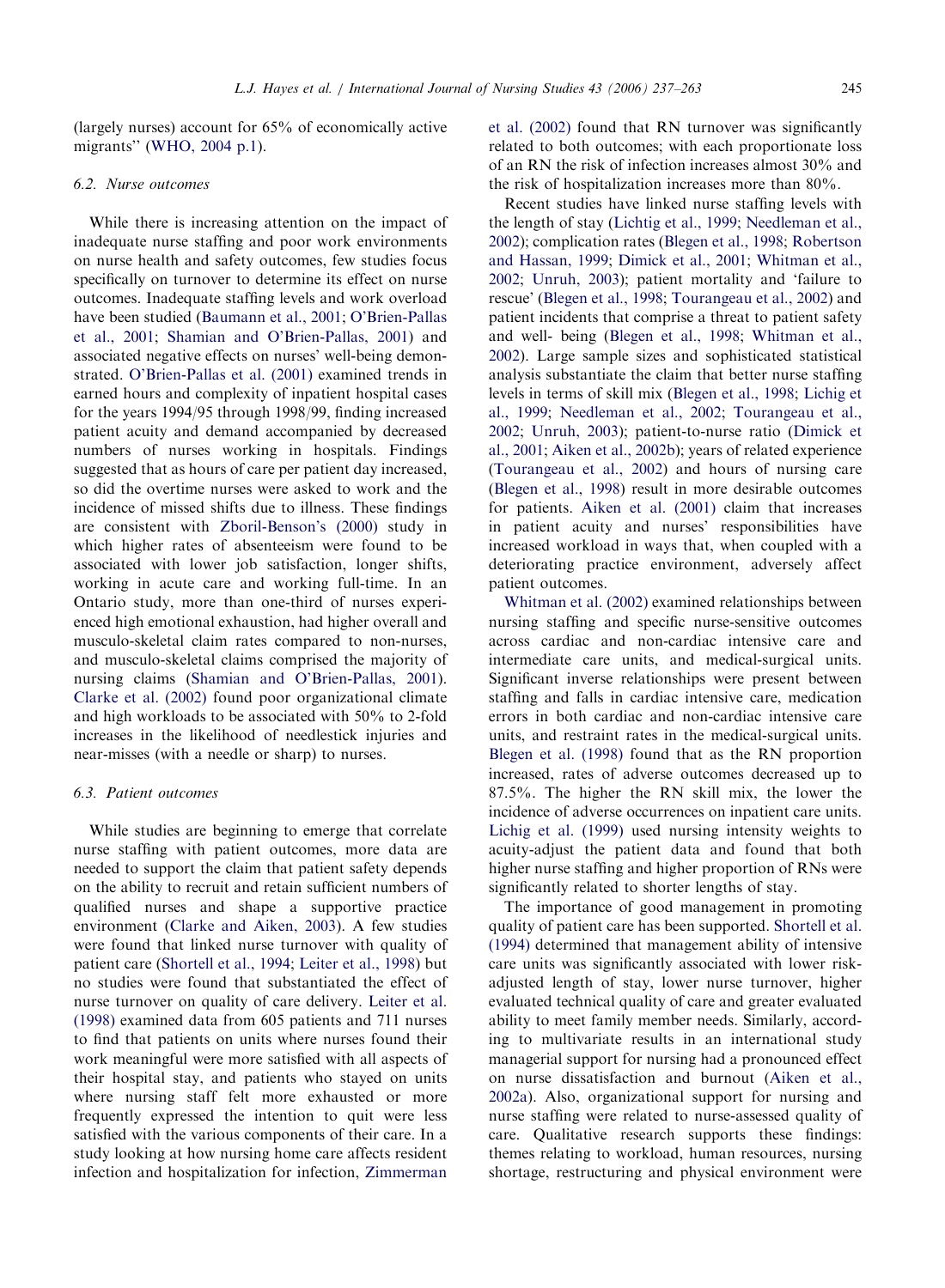seen as an increasing risk in patient care [\(Nicklin and](#page-25-0) [McVeety, 2002](#page-25-0)).

#### 6.4. Summary of turnover consequences

There is overall consensus that undesirable nurse turnover is costly as well as detrimental to nurse and patient outcomes. Researchers agree that adverse impacts relate to decreased initial productivity of new employees and decreased staff morale and productivity. Financial costs of replacing individual nurses are being estimated, however, studies have yet to produce evidence in terms of incremental staffing costs and health care system costs. Studies that examine the effect of inadequate nurse staffing and poor work environments on nurse health and safety outcomes often do not include variables explicit to nurse turnover. Similarly, few studies have produced findings that link nurse turnover to measurable patient outcomes. The scant evidence that does exist suggests that patients do suffer more physically and emotionally in health care environments experiencing high nurse turnover. As suggested in the study findings in Appendix B, there is clearly a need for research committed to better understanding nurse turnover and its consequences.

#### 7. Methodological challenges

Methodological challenges have been identified by researchers attempting to study turnover. [Cavanagh](#page-23-0) [\(1989\)](#page-23-0) concluded that simple bivariate investigations to examine why nursing staff leave their jobs produced conflicting results and underscored the complexity of the turnover problem. A variety of study populations, methodologies and inconsistent definitions and measurements made comparison of turnover studies difficult, due to confusion over the precise meaning of turnover and who is included in the analysis [\(Cavanagh, 1989](#page-23-0); [Tai](#page-25-0) [et al., 1998](#page-25-0)). [Irvine and Evans \(1992\)](#page-24-0) pointed out that different operational definitions of concepts could account for inconsistent findings and that concept clarification is needed to define the relationships among the various concepts. Due to the complexity of defining and measuring multifaceted predictors and outcome constructs as well as differences among work contexts, study results are often inconsistent with each other [\(Mor](#page-25-0) [Barak et al., 2001](#page-25-0)).

[Irvine and Evans \(1992\)](#page-24-0) indicate that studies have not always specified whether the focus is voluntary turnover or involuntary turnover. Where studies distinguish between voluntary and involuntary turnover, there is still a lack of clarity due to inaccuracy of organizational data. Institutional records cannot be trusted blindly, since ''face-saving'' reasons may have been used to document employee withdrawal, altering the distinction between voluntary and involuntary termination ([Cam](#page-23-0)[pion, 1991](#page-23-0)). Also, as identified by [Waldman et al. \(2004\)](#page-25-0), a practical reason for refining turnover cost measures relates to the required adaptation of accounting concepts in health care as corporate practices are applied to clinical settings.

Much of the turnover research is characterized by small sample sizes at the unit and organization levels. [Mor Barak et al. \(2001\)](#page-25-0) state that gaps in existing knowledge include the examination of macrolevel variables such as organization size, setting, structure, funding status and other economic factors, as well as specific job conditions and employee characteristics, thereby limiting usefulness of findings for policy formation. As samples often do not include different subgroups within an organization's workforce, such as the study of differential turnover rates between managers and subordinates within the same unit ([Cavanagh,](#page-23-0) [1989\)](#page-23-0), the evidence is less beneficial than it could be in addressing high nurse turnover.

In terms of data collection, many studies have used questionnaires as the sole means ([Cavanagh, 1989\)](#page-23-0) as was the case in the most of the studies used in this review. While this approach is most advantageous in large-scale investigation, more opportunity to comment on relevant aspects of turnover behavior could enrich the overall findings. [Fottler et al. \(1995\),](#page-23-0) however, cautions against the use of exit interviews of terminating nurses, since they are likely to identify non-job-related factors as reasons for leaving, due to reluctance to criticize the organization for fear of alienating the interviewer and jeopardizing future job references.

Until very recently, many studies utilized crosssectional designs, almost exclusively examining turnover from a fixed point in time and using a dichotomous (turnover or no turnover) dependent variable ([Mor](#page-25-0) [Barak et al., 2001](#page-25-0)). Authors from the past few decades argued that more longitudinal research designs would increase ability to predict who will leave and determine factors that moderate turnover behavior [\(Hinshaw and](#page-24-0) [Atwood, 1983](#page-24-0); [Cavanagh, 1989\)](#page-23-0). Earlier researchers had suggested that the study of nursing turnover is too complicated for simple correlation; that the lack of multivariate analysis resulted in a lack of clarity as to what extent the host of variables hypothesized to impact turnover were simple correlates or independent predictors. [\(Cavanagh, 1989](#page-23-0); [Irvine and Evans,](#page-24-0) [1992\)](#page-24-0). Also, the relationship between intention to leave and actual turnover merits further examination, since intention to leave alone accounts for only a portion of actual turnover ([Mor Barak et al., 2001](#page-25-0)). Current analysis procedures are including more advanced statistical methods such as multivariate analysis and structural equation modeling, suggesting that researchers are responsive to previous critiques. Future research to examine the strongest turnover predictors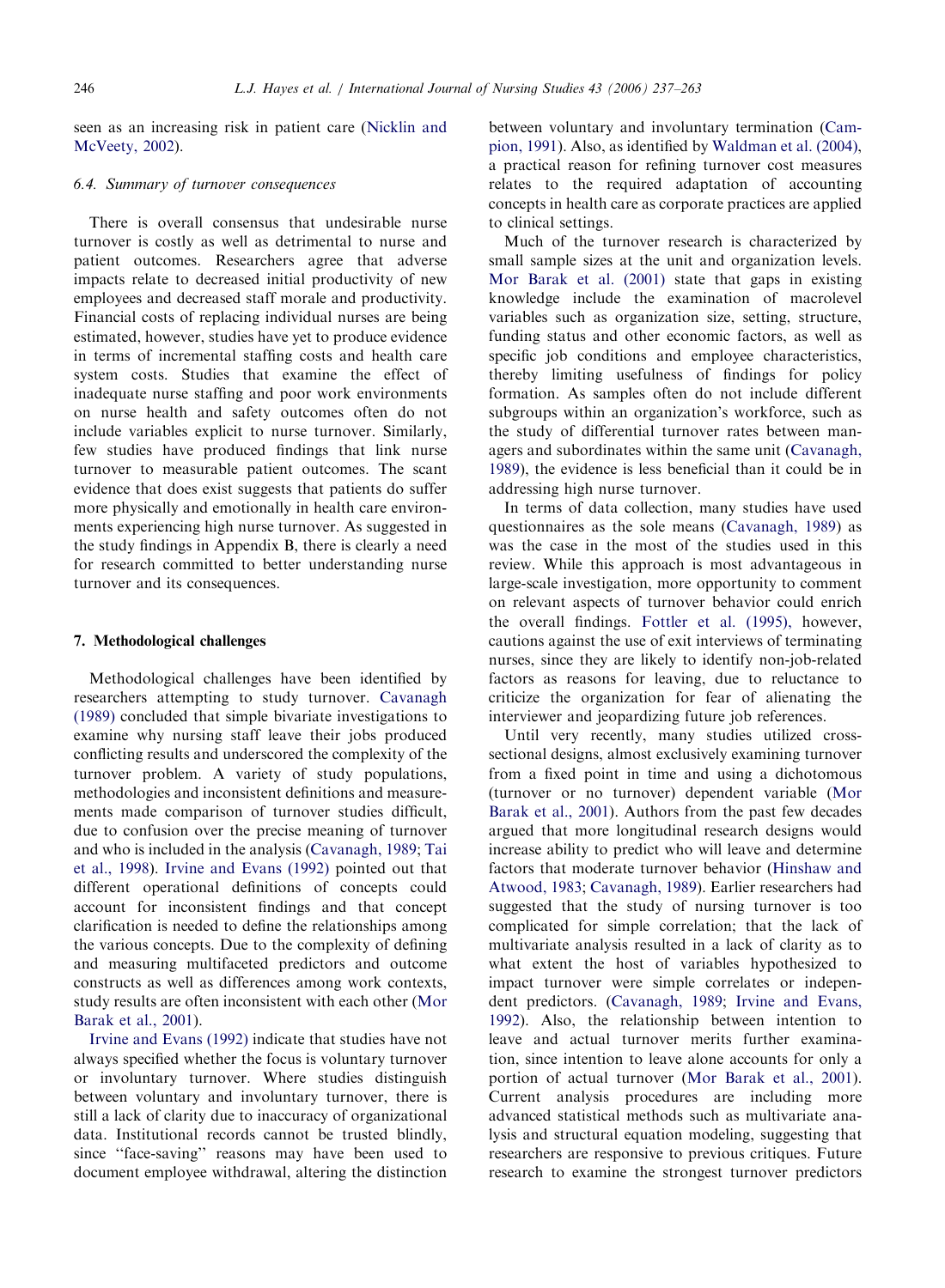simultaneously would help determine their relationships to one another and discover their mediating and moderating influences ([Mor Barak et al., 2001](#page-25-0)).

# 8. Concluding comments

Concerns have been expressed nationwide and globally about the shortage of nurses and the issue of turnover, yet the data to support an evidence base to develop effective policies to deal with these problems are lacking. A comprehensive review of recent literature was conducted to examine the current state of knowledge relating to causes and consequences of nurse turnover. It was found that research has been hampered by methodological challenges, even in the inconsistent definition of turnover itself. Most of the investigation to date has concentrated on determinants of nurse turnover, highlighting factors including organizational, work, management, job, individual, and economic, as well as moderating factors. Theoretical modeling of turnover that seeks to demonstrate relationships among determinants has consistently shown a positive relationship between intent to leave and turnover. Very little research was found that focused on the impact of nurse

# turnover, with economic impacts, nurse and patient outcomes attracting interest.

Decision-makers require more evidence relating to costs associated with turnover, how staffing decisions influence turnover, how nurse turnover affects the health team functioning, and how nurse turnover affects health system outcomes including nurse and patient outcomes. For such evidence to be useful and generalizable, however, the methodological limitations of research need to be reduced. Studies that reflect standardized definitions of turnover, agreed formulae for identification of costs, distinction between voluntary and involuntary turnover, involve samples that include multiple units and organizations, even countries, and the use of longitudinal research designs and multivariate analysis promise to produce more robust understanding of the complex phenomenon of nursing turnover. A skilled nursing workforce is required to strengthen the health systems of all nations. Policy solutions to nursing turnover and shortages risk being around "quick fixes": the issue is complex and ultimately it is only through more research and detailed analysis of impact of turnover within health systems and at country level that viable and sustainable solutions become apparent.

|  |  |  |  | Appendix A. Studies of nurse turnover determinants |
|--|--|--|--|----------------------------------------------------|
|--|--|--|--|----------------------------------------------------|

| Author(s)                | Purpose                                                                                                                  | Sample/Setting                                                                       | Method/Analysis                                                                                                                               | Key Findings                                                                                                                                                                                                                                                                                                                                            |
|--------------------------|--------------------------------------------------------------------------------------------------------------------------|--------------------------------------------------------------------------------------|-----------------------------------------------------------------------------------------------------------------------------------------------|---------------------------------------------------------------------------------------------------------------------------------------------------------------------------------------------------------------------------------------------------------------------------------------------------------------------------------------------------------|
| Szigeti et al.<br>(1991) | Investigate factors<br>relating to RNs'<br>and LPNs' desire<br>to keep practicing<br>in rural hospitals                  | 291 RNs and<br>LPNs from<br>hospitals with less<br>than 100 beds                     | Questionnaire                                                                                                                                 | Overall job satisfaction and<br>performance constraints<br>are a predictor of turnover<br>intent for RNs and LPNs.<br>Satisfaction with<br>promotion the only work-<br>related predictor of<br>turnover intent for RNs.<br>Performance constraints,<br>role ambiguity, and shift<br>work were the only work-<br>related turnover predictors<br>for LPNs |
|                          |                                                                                                                          | $59\%$ response<br>rate                                                              | Correlational<br>analysis                                                                                                                     |                                                                                                                                                                                                                                                                                                                                                         |
| Bloom et al.<br>(1992)   | Examine thesis<br>that social<br>organization of<br>work in hospitals<br>is determinant of<br>voluntary<br>turnover rate | Administrative<br>data from 435<br>hospitals from the<br>Nursing<br>Personnel Survey | Measures:<br>voluntary<br>turnover, skill and<br>educational of<br>nurses, working<br>conditions, work<br>patterns, career<br>laddering, work | Ratio of RNs to total staff<br>is related to turnover.<br>Total, primary, and<br>modular nursing<br>organization had<br>significant but marginal<br>effect on turnover. Career<br>ladder unrelated to                                                                                                                                                   |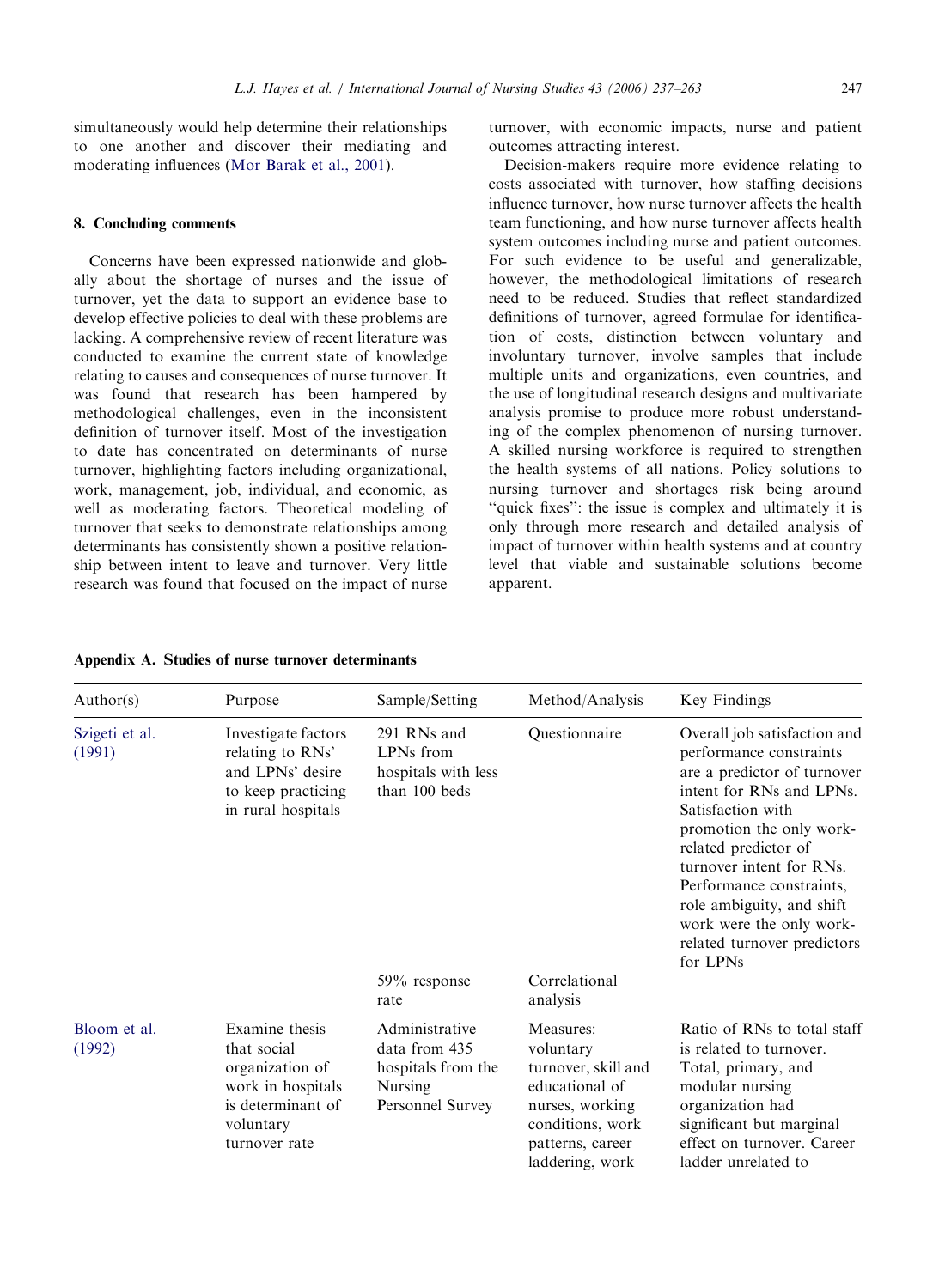|                          | among registered<br>nurses                                                                                                              |                                                                                                                                        | incentives,<br>economic<br>opportunity<br>Secondary data<br>analysis Multiple<br>regression                                                                                | turnover. Professional<br>benefits related to higher<br>rather than lower turnover.<br>Hospitals with a larger<br>proportion of longer<br>tenured nurses had lower<br>turnover. Economic<br>opportunity had<br>inconsistent effects on<br>turnover                                                                                                                                                                                                       |
|--------------------------|-----------------------------------------------------------------------------------------------------------------------------------------|----------------------------------------------------------------------------------------------------------------------------------------|----------------------------------------------------------------------------------------------------------------------------------------------------------------------------|----------------------------------------------------------------------------------------------------------------------------------------------------------------------------------------------------------------------------------------------------------------------------------------------------------------------------------------------------------------------------------------------------------------------------------------------------------|
| Gardner (1992)           | Measure career<br>commitment and<br>explore its<br>relationship to<br>turnover and<br>work<br>performance                               | 320 newly<br>employed<br>registered nurses<br>at one hospital                                                                          | A longitudinal,<br>repeated-<br>measures<br>descriptive survey<br>to measure career<br>commitment and<br>explore<br>relationship to<br>turnover and<br>work<br>performance | Career commitment scores<br>dropped over the first year.<br>Although career<br>commitment correlates<br>with turnover, and there is<br>a relationship with job<br>performance, the direct<br>association is weak. Career<br>commitment in the first<br>year in a new job is<br>susceptible to<br>organizational factors                                                                                                                                  |
| Judge (1993)             | Test hypothesis<br>that there is<br>interaction<br>between affective<br>disposition and<br>job satisfaction                             | Medical clinic.<br>Subjects<br>$(N = 234)$ : RNs<br>$(56\%)$ , LPNs<br>$(15%)$ , office<br>assistants $(15\%)$ ,<br>lab techs $(14\%)$ | Questionnaire<br>Measures:<br>affective<br>disposition, job<br>satisfaction,<br>voluntary<br>turnover.<br>Regression<br>analysis                                           | Nurse data supported<br>hypothesis. The more<br>positive the disposition of<br>the individual, the stronger<br>the relationship between<br>job dissatisfaction and<br>turnover. Individuals<br>dissatisfied with their jobs<br>but positively disposed to<br>life were the most likely to<br>quit                                                                                                                                                        |
| Cameron et al.<br>(1994) | Examine<br>similarities and<br>differences<br>between job<br>satisfaction,<br>propensity to<br>leave, and<br>burnout of RNs<br>and RNAs | 623 RNs and 231<br>RNAs from three<br>community<br>hospitals                                                                           | Questionnaire-<br>Quality of<br>worklife<br>conditions, index<br>of organizational<br>reactions,<br>burnout scale,<br>propensity to<br>leave                               | Both groups moderately<br>satisfied with jobs, burnout<br>or propensity to leave. RNs<br>with more years of<br>experience had highest job<br>satisfaction, lowest<br>burnout, and were less<br>likely to leave. None of<br>these variables were related<br>to the length of time RNAs<br>were employed. RNs in<br>psychiatric settings least<br>satisfied with jobs, more<br>likely to leave, and<br>reported more burnout<br>than RNs in other settings |
|                          |                                                                                                                                         |                                                                                                                                        | Multivariate<br>analysis                                                                                                                                                   |                                                                                                                                                                                                                                                                                                                                                                                                                                                          |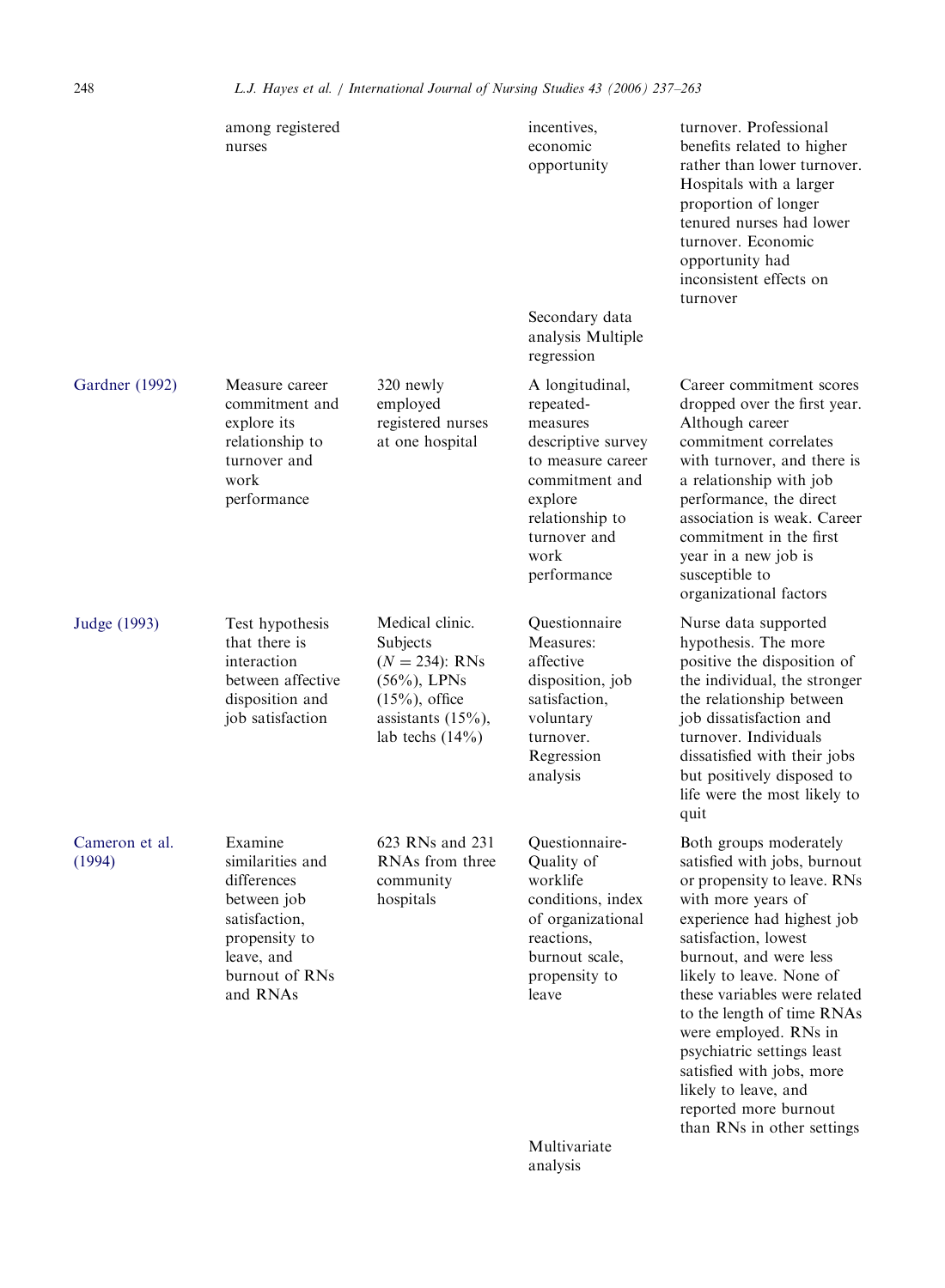| Gray and Phillips<br>(1994) | Examine turnover<br>rates and<br>relationship to<br>age and length of<br>service                                                                                       | 342,000<br>employees from<br>nine staff groups<br>in NHS                                                                                                                          | Secondary data<br>analysis                                                                                                                                    | Annual turnover rate<br>among all NHS staff<br>13.6%; higher turnover<br>among full-time than part-<br>time; turnover declines<br>with age, are high in first<br>year of service, remains<br>high in second year before<br>declining                                                                                                                                                                                                                                   |
|-----------------------------|------------------------------------------------------------------------------------------------------------------------------------------------------------------------|-----------------------------------------------------------------------------------------------------------------------------------------------------------------------------------|---------------------------------------------------------------------------------------------------------------------------------------------------------------|------------------------------------------------------------------------------------------------------------------------------------------------------------------------------------------------------------------------------------------------------------------------------------------------------------------------------------------------------------------------------------------------------------------------------------------------------------------------|
| Krausz et al.<br>(1995)     | Test withdrawal<br>progression-<br>relationship<br>between predictor<br>variables and<br>withdrawal levels<br>of ward, hospital<br>and profession                      | Wave 1-390<br>nurses in large<br>hospital. One year<br>later same nurses<br>completed similar<br>questionnaire<br>resulting in 146<br>matched pairs<br>$(37.4\% \text{ of } 390)$ | Questionnaire-<br>Withdrawal<br>intention, Job<br>Scope (Hackman<br>and Oldman),<br>Burnout (Pines et<br>al.)<br><b>LISREL</b><br>Goodness-of-fit<br>measures | Milder forms of<br>withdrawal preceded more<br>severe forms, culminating<br>in intent to leave the<br>profession. Job scope<br>effected intent to leave the<br>ward; burnout effected<br>intent to leave the hospital.<br>Although intention to leave<br>the profession was better<br>predicted than intention to<br>leave the ward or the<br>hospital, the cumulative<br>effects of the two lower<br>levels of withdrawal<br>intention were the major<br>determinants |
| Leveck and Jones<br>(1996)  | Examine effects<br>of management,<br>group cohesion,<br>job stress, job<br>satisfaction<br>(organizational<br>and professional)<br>on retention and<br>quality of care | Theoretical model<br>was tested using<br>data from 50<br>nursing units at<br>four acute care<br>hospitals in the<br>southeast                                                     | Hinshaw and<br>Atwood'S (1983)<br>anticipated<br>turnover model<br>was modified and<br>expanded to<br>include relevant<br>antecedent and<br>outcome variables | The model explained 49%<br>of the variance in staff<br>nurse retention and 39% of<br>the variance in process<br>aspects of quality of<br>nursing care. Experience<br>on unit and professional<br>job satisfaction were<br>predictors of staff nurse<br>retention; job stress and<br>clinical service were<br>predictors of quality of<br>care. The variable<br>contributing the most was<br>management style                                                           |
| Davidson et al.<br>(1997)   | Examine effects<br>of hospital change<br>on job<br>satisfaction and<br>turnover                                                                                        | 736 nurses from a<br>hospital                                                                                                                                                     | Questionnaire-<br>Satisfaction scales<br>by Hinshaw and<br>Atwood and Price<br>and Mueller                                                                    | Intent to leave predicted by<br>perception of little<br>promotion, high<br>routinization, low decision<br>latitude and poor<br>communication. Predictors<br>of turnover were fewer<br>years on the job, expressed<br>intent to leave, and lack of<br>time to do job well                                                                                                                                                                                               |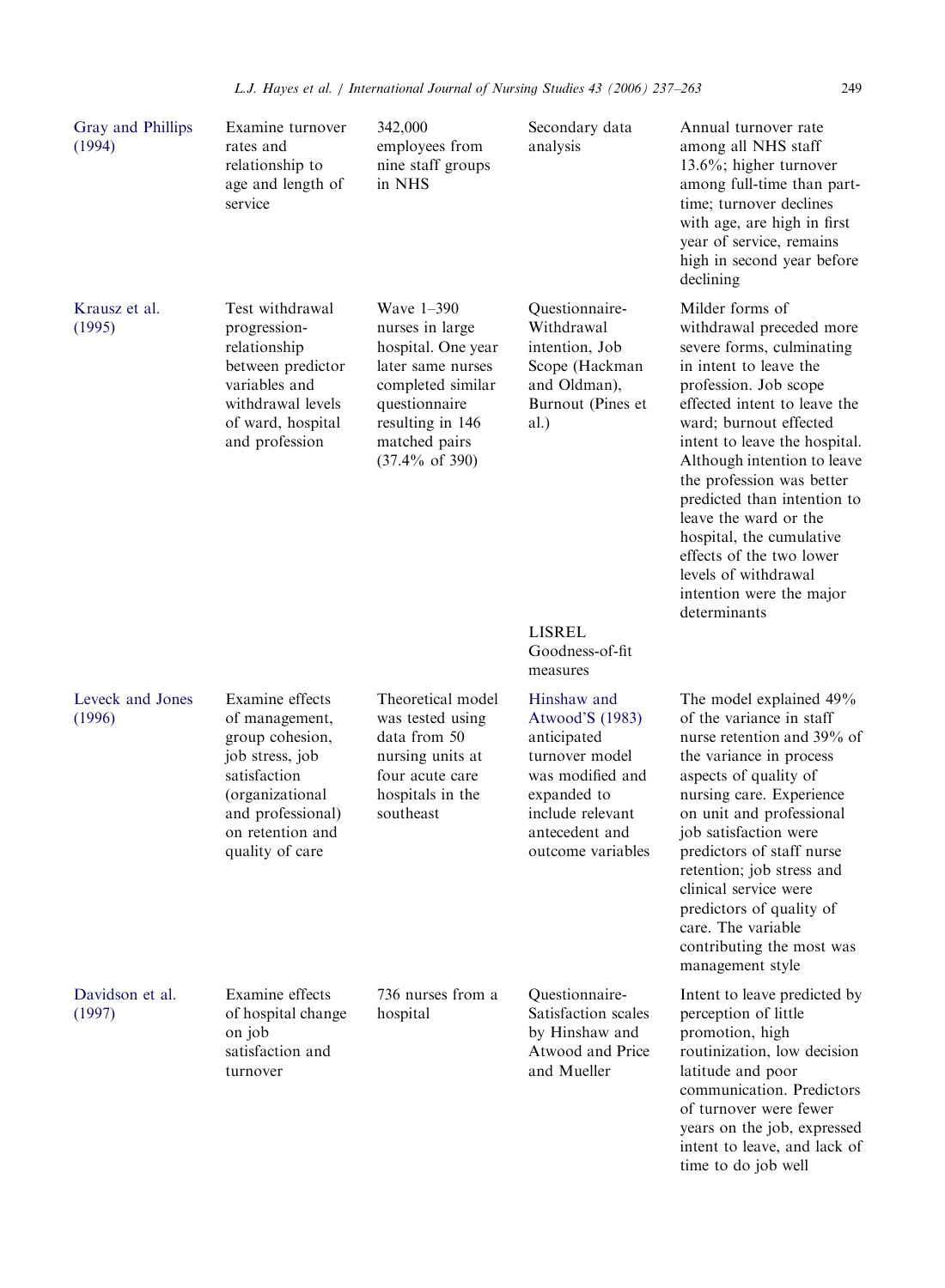|                        |                                                                                                                                               | $73.5\%$ response<br>rate                                                                                 | Multivariate<br>analysis                                                                                                                                                                 |                                                                                                                                                                                                                                                                                                                                                                                                   |
|------------------------|-----------------------------------------------------------------------------------------------------------------------------------------------|-----------------------------------------------------------------------------------------------------------|------------------------------------------------------------------------------------------------------------------------------------------------------------------------------------------|---------------------------------------------------------------------------------------------------------------------------------------------------------------------------------------------------------------------------------------------------------------------------------------------------------------------------------------------------------------------------------------------------|
| Kiyak et al.<br>(1997) | Examine<br>employees' level<br>of commitment,<br>operationalized as<br>intent to leave<br>and subsequent<br>termination of<br>employment      | Staff of six<br>nursing homes<br>and 12<br>community<br>facilities serving<br>older adults<br>$(N = 308)$ | Questionnaire-<br>Job Description<br>Index (Smith et<br>al., 1974), job<br>satisfaction,<br>intention to leave                                                                           | Turnover predicted best by<br>intent to leave, followed by<br>length of employment<br>(shorter), and age<br>(younger). Intent to leave<br>predicted by age (younger),<br>length of employment<br>(shorter), job<br>dissatisfaction, and type of<br>agency worked<br>(community).<br>Dissatisfaction is a factor<br>in desire to leave and may<br>lead to turnover or<br>continued dissatisfaction |
|                        |                                                                                                                                               |                                                                                                           | Multiple<br>regression<br>Discriminant<br>function analysis                                                                                                                              |                                                                                                                                                                                                                                                                                                                                                                                                   |
| Song et al. (1997)     | Compare job<br>satisfaction,<br>absenteeism, and<br>turnover between<br>nurse-managed<br>special care unit<br>(SCU) and in<br>traditional ICU | 143 nurses- 34<br>from SCU $(90\%$<br>response rate) and<br>109 from ICUs<br>$(69\%$ response<br>rate)    | Annual<br>questionnaires<br>1991-1994- Job<br>Diagnostic Survey<br>(Hackman and<br>Oldman), Staff<br>perception and<br>preference, nurse<br>absenteeism and<br>turnover<br><b>ANCOVA</b> | Was greater supervisory<br>and payment satisfaction in<br>SCU (shared governance<br>and minimal technology)<br>than ICU (bureaucratic<br>and high tech). Percent<br>absent hours for SCU<br>nurses was lower than<br>ICU. Turnover rates did<br>not differ between the two<br>units Nurses working in<br>both the SCU and the<br>ICUs preferred the SCU<br>practice model over the<br>ICU model   |
| Lum et al. (1998)      | Assess direct and<br>indirect impact of<br>pay policies on<br>turnover<br>intentions of<br>pediatric nurses                                   | 361 RNs in<br>neonatal and<br>pediatric ICU<br>$77.5\%$ response<br>rate                                  | Questionnaire-<br>Job Satisfaction<br>Scale, Pay<br>Satisfaction,<br>Organizational<br>commitment<br>scale, Turnover<br>Intention Chi-<br>square Goodness-<br>of-fit                     | Job satisfaction has<br>indirect and organizational<br>commitment has direct<br>effect on intent to quit. Pay<br>satisfaction had direct and<br>indirect effect on turnover<br>intent. Having children, a<br>degree, and working 12-h<br>shifts have direct and<br>indirect influence on pay<br>satisfaction and turnover<br>intent                                                               |
| Boyle et al. (1999)    | Examine effects<br>of managers'<br>power, influence,                                                                                          | 255 staff nurses in<br>intensive care                                                                     | Questionnaire-<br>Manager,<br>organization and                                                                                                                                           | Managers' position power<br>and influence over work<br>coordination had direct                                                                                                                                                                                                                                                                                                                    |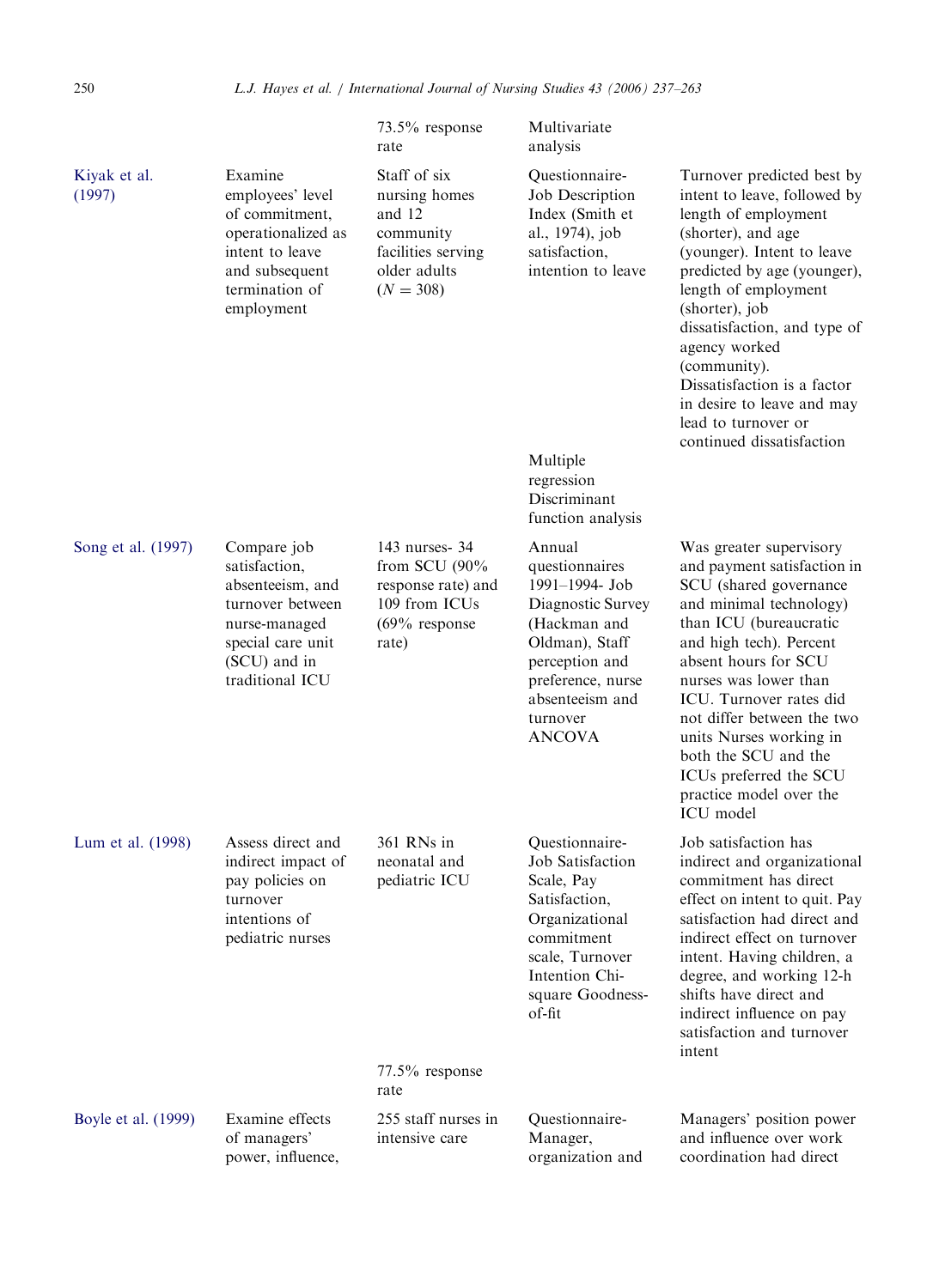|                               | and leadership<br>style on nurses'<br>intent to stay                                                                                                                    | units at four<br>urban hospitals                                       | work<br>characteristics;<br>nurse<br>characteristics of<br>opportunity<br>elsewhere; job<br>stress,<br>satisfaction, and<br>commitment; and<br>intent to stay<br>Causal modeling<br>and multiple<br>regression path<br>analysis | link to intent to stay.<br>Instrumental<br>communication.<br>autonomy, and group<br>cohesion decreased job<br>stress and thus increased<br>job satisfaction. Job<br>satisfaction was directly<br>linked with intent to stay                                                                                                                                                                                                                                                                                                        |
|-------------------------------|-------------------------------------------------------------------------------------------------------------------------------------------------------------------------|------------------------------------------------------------------------|---------------------------------------------------------------------------------------------------------------------------------------------------------------------------------------------------------------------------------|------------------------------------------------------------------------------------------------------------------------------------------------------------------------------------------------------------------------------------------------------------------------------------------------------------------------------------------------------------------------------------------------------------------------------------------------------------------------------------------------------------------------------------|
| Hemingway and<br>Smith (1999) | Examine model:<br>organizational<br>climate<br>hypothesized to<br>affect withdrawal<br>and injuries<br>through the<br>mediating effects<br>of occupational<br>stressors | 252 RNs from<br>different wards<br>and shifts within<br>four hospitals | Questionnaire-<br>Work<br>Environment<br>scale, Nursing<br>Stress Scale,<br>Injuries (reported,<br>unreported, near),<br>Injury composite,<br>absenteeism,<br>Turnover<br>intention                                             | Turnover intentions and<br>injury measures related to<br>organizational climate and<br>occupational stressors.<br>However, climate and<br>stressors not significantly<br>related to frequency of<br>short-term absences. High<br>work pressure was<br>predictive of greater role<br>conflict and role ambiguity,<br>and of more stress from<br>heavy workload Poor<br>supervisor support was<br>significantly related to<br>greater stress from heavy<br>workload, and lack of<br>autonomy was related to<br>higher role ambiguity |
|                               |                                                                                                                                                                         |                                                                        | Multiple<br>regression<br>analysis<br>Hierarchical<br>multiple<br>regression                                                                                                                                                    |                                                                                                                                                                                                                                                                                                                                                                                                                                                                                                                                    |
| Janssen et al.<br>(1999)      | Gain insight into<br>the relationships<br>between work<br>characteristics<br>and specific stress<br>reactions                                                           | 156 nurses from<br>nine departments<br>at a general<br>hospital        | Questionnaire-<br>Quality of job,<br>mental work<br>overload, Social<br>support, unmet<br>career<br>expectations,<br>Intrinsic work<br>motivation,<br>Maslach Burnout<br>Inventory                                              | Emotional exhaustion was<br>predicted by lack of social<br>support from colleagues<br>and work demands.<br>Turnover intention was<br>determined by unmet<br>career expectations, such as<br>a higher salary, more<br>responsibility and to a<br>lesser extent by quality of<br>job content                                                                                                                                                                                                                                         |
|                               |                                                                                                                                                                         | 89% response<br>rate                                                   | Pearson<br>correlations<br>LISREL analysis                                                                                                                                                                                      |                                                                                                                                                                                                                                                                                                                                                                                                                                                                                                                                    |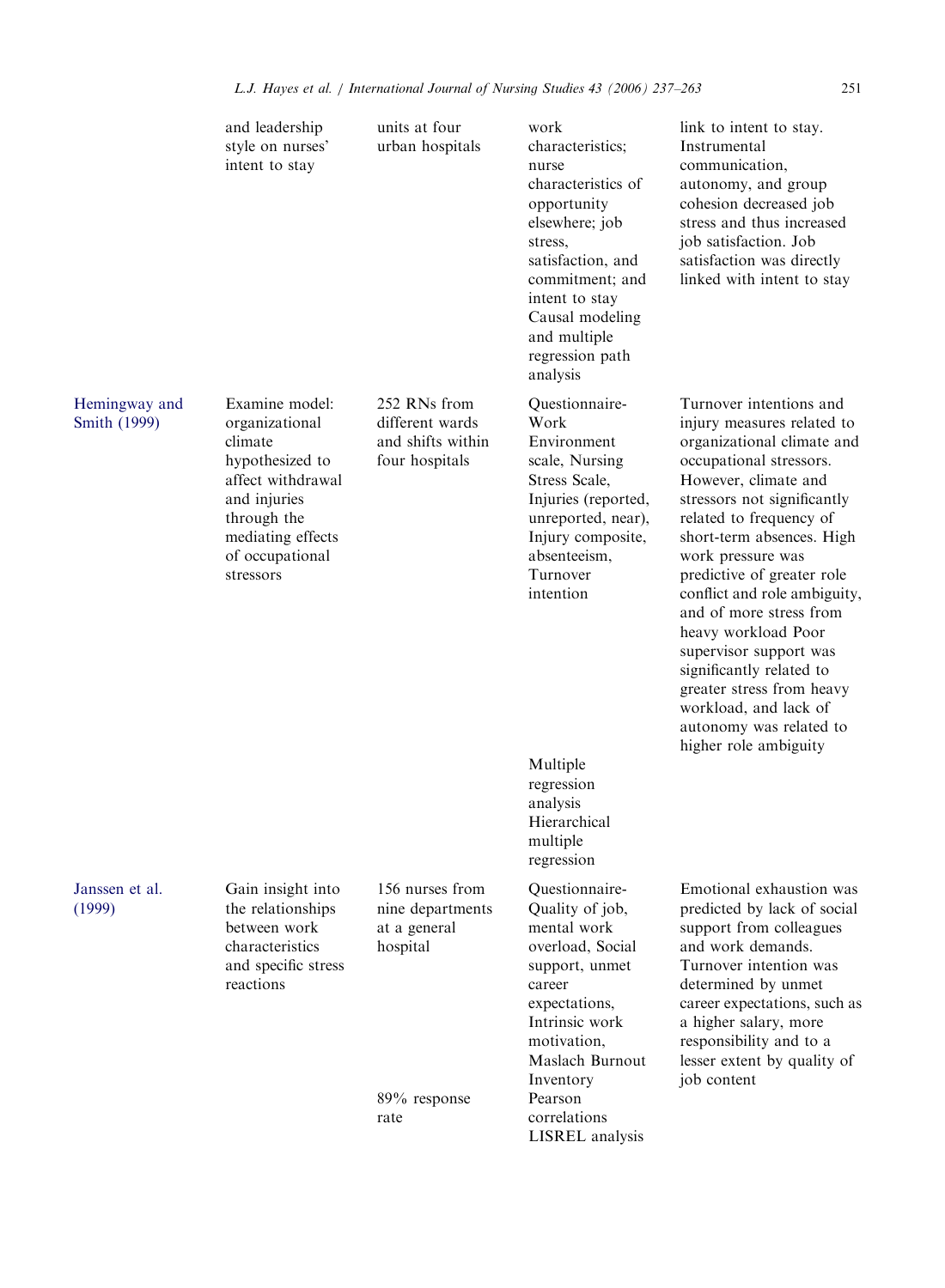| Kane (1999)                               | Determine if are<br>differences in job<br>satisfaction,<br>burnout, and<br>desire to leave<br>position, in nurses<br>employed in full-<br>time, part-time, or<br>job sharing | Sample ( $N = 269$ )<br>drawn from large<br>Canadian<br>teaching hospital.<br>Three sample<br>groups were<br>developed,<br>consisting of job<br>sharing, full-time,<br>and part-time | Quasi-<br>experimental.<br>Questionnaire to<br>measure job<br>satisfaction,<br>propensity to<br>leave, burnout<br>and family<br>stressors | Job-sharing nurses<br>reported greater<br>satisfaction than full-time<br>nurses. No statistically<br>relevant findings related to<br>employment status and<br>propensity to leave. Total<br>burnout scale not<br>significantly different by<br>employment status but<br>Depersonalization<br>Subscale showed<br>significant difference with<br>job-sharing nurses faring<br>better than the full-time or<br>part-time groups. No<br>significant relationship<br>noted between family<br>stressor and job<br>satisfaction, burnout and<br>propensity to leave |
|-------------------------------------------|------------------------------------------------------------------------------------------------------------------------------------------------------------------------------|--------------------------------------------------------------------------------------------------------------------------------------------------------------------------------------|-------------------------------------------------------------------------------------------------------------------------------------------|--------------------------------------------------------------------------------------------------------------------------------------------------------------------------------------------------------------------------------------------------------------------------------------------------------------------------------------------------------------------------------------------------------------------------------------------------------------------------------------------------------------------------------------------------------------|
|                                           |                                                                                                                                                                              |                                                                                                                                                                                      | Descriptive<br>statistics<br>Multivariate<br>analysis<br><b>MANCOVA</b>                                                                   |                                                                                                                                                                                                                                                                                                                                                                                                                                                                                                                                                              |
| Mano-Negrin and<br>Kirschenbaum<br>(1999) | To understand<br>impact of<br>'careerist'<br>attitudes (push<br>effects) and<br>organizational<br>benefits (pull) on<br>turnover                                             | 707 health care<br>workers of which<br>$46\%$ were nurses                                                                                                                            | Questionnaire-<br>Voluntary<br>turnover a<br>dichotomous<br>variable (stayed<br>vs. left)                                                 | Nurses and physician<br>turnover behavior is<br>negatively affected by<br>career aspiration-<br>expectations for<br>advancement kept them in<br>organization, added to by<br>fear of unemployment<br>(nurses). Turnover reflects<br>the effect of the balance<br>between organizational<br>benefits (pull factors) and a<br>careerist attitude to work<br>(push factors)                                                                                                                                                                                     |
|                                           |                                                                                                                                                                              | $29\%$ response<br>rate                                                                                                                                                              | Cross-sectional<br>analysis<br><b>ANOVA</b><br>Logistics<br>regression                                                                    |                                                                                                                                                                                                                                                                                                                                                                                                                                                                                                                                                              |
| Chan and<br>Morrison (2000)               | Explore factors<br>influencing<br>turnover intention<br>of RNs                                                                                                               | 114 nurses from<br>various units in<br>large hospital                                                                                                                                | Questionnaire-<br>adapted from<br>Battersby et al.<br>(1990)                                                                              | Leavers: Cert or diploma<br>grads, work non-ICU, RNs<br>2-4 years. Stayers:<br>Specialized qualification,<br>work in ICU, had either<br>$<$ 2 years or between 6-10<br>years experience. Work                                                                                                                                                                                                                                                                                                                                                                |

factors of job satisfaction, collegiality, use of skills,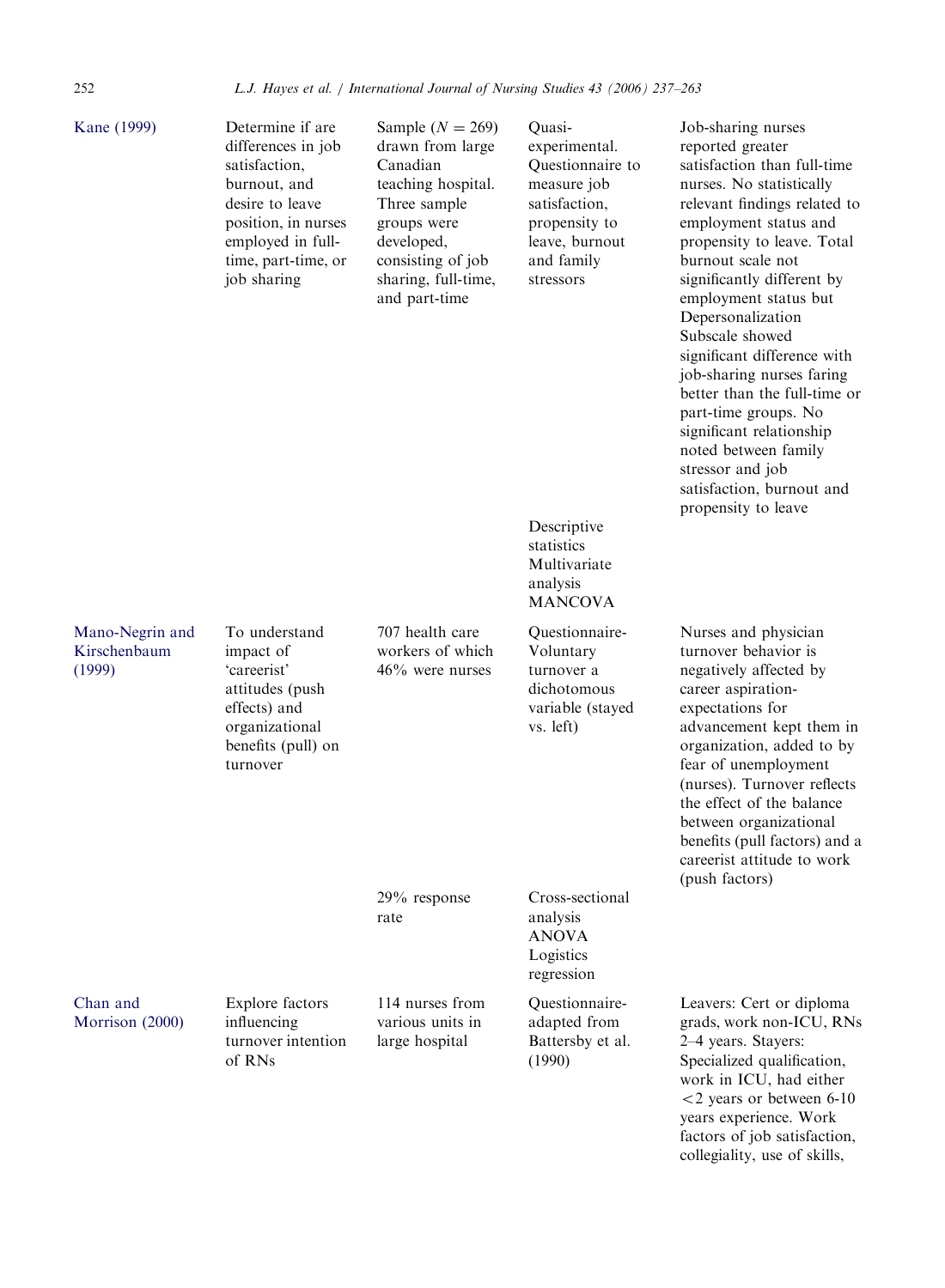|                          |                                                                                                                                                                       | 95% response<br>rate                                                | Descriptive<br>statistics                                                                      | leave                                                                                                                                                                                                                                                                                                                                                                                                                                                                                                                                                         |
|--------------------------|-----------------------------------------------------------------------------------------------------------------------------------------------------------------------|---------------------------------------------------------------------|------------------------------------------------------------------------------------------------|---------------------------------------------------------------------------------------------------------------------------------------------------------------------------------------------------------------------------------------------------------------------------------------------------------------------------------------------------------------------------------------------------------------------------------------------------------------------------------------------------------------------------------------------------------------|
| Collins et al.<br>(2000) | Examine views in<br>innovative roles,<br>on job<br>satisfaction,<br>career<br>development,<br>intention to leave<br>and factors that<br>hinder and<br>enhance working | 452 nurses and<br>162 professionals<br>allied to medicine<br>(PAMs) | Questionnaire                                                                                  | High level of job<br>satisfaction in both groups<br>(nurses and PAMs). Job<br>satisfaction significantly<br>related to feeling integrated<br>within professional group<br>and colleagues, feeling that<br>new roles improved career<br>prospects, adequately<br>prepared and trained for<br>the role. $68\%$ ( <i>n</i> = 415) felt<br>the role enhanced career<br>prospects but 27% ( $n =$<br>163) said they would leave<br>their profession if they<br>could. Low job satisfaction<br>was significantly related to<br>intention to leave the<br>profession |
|                          |                                                                                                                                                                       | $78.5\%$ response<br>rate                                           | Descriptive<br>statistics Content<br>analysis                                                  |                                                                                                                                                                                                                                                                                                                                                                                                                                                                                                                                                               |
| Cartledge (2001)         | Explore factors<br>influencing<br>turnover                                                                                                                            | Intensive care<br>nurses who left<br>position                       | Content analysis<br>of eleven<br>interviews                                                    | Four themes emerged from<br>content analysis: stress,<br>professional development,<br>recognition and respect of<br>others, and implications of<br>shift work                                                                                                                                                                                                                                                                                                                                                                                                 |
| Ito et al. (2001)        | Relate intent to<br>leave to job<br>satisfaction,<br>perceived risk of<br>assault, and<br>supervisory<br>support                                                      | 1,494 nurses from<br>27 psychiatric<br>hospitals                    | Questionnaire-<br>National Institute<br>for Occupational<br>Safety and Health<br>job stress    | 44% reported intention to<br>leave their job, 89% of<br>those perceived a risk of<br>assault. Younger age, fewer<br>previous job changes, less<br>supervisory support, lower<br>job satisfaction and more<br>perceived risk of assault<br>significant predictors of<br>intention to leave                                                                                                                                                                                                                                                                     |
|                          |                                                                                                                                                                       | 76.5% response<br>rate                                              | Chi square, $t$ test<br>Kendall's tau b<br>Logistic<br>regression                              |                                                                                                                                                                                                                                                                                                                                                                                                                                                                                                                                                               |
| Moore (2001)             | Examine impact<br>of restructuring<br>on conditions and<br>nurses' well-<br>being, nurses<br>reaction to                                                              | 201 nurses<br>working in three<br>hospitals                         | Internet<br>questionnaire-<br>Restructuring<br>Initiative Index,<br>Impact of<br>Restructuring | Despite high conditions,<br>nurses kept strong sense of<br>professional efficacy.<br>However, impact predicted<br>nurse burnout.<br>Management                                                                                                                                                                                                                                                                                                                                                                                                                |

recognition, staffing and salary influenced if stay or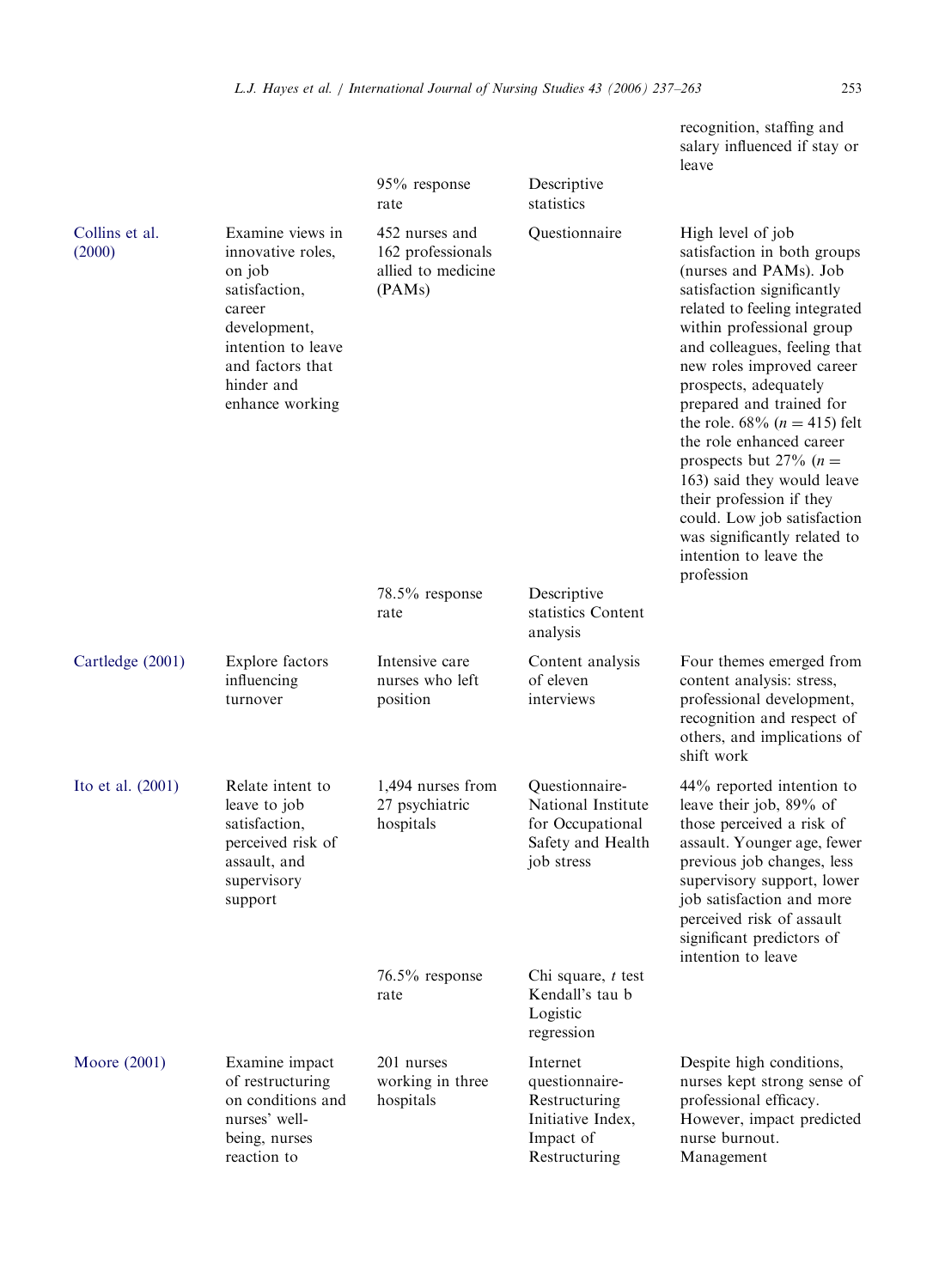|                            | changes; and<br>degree to which<br>nurses felt they<br>were consulted<br>and supported                                     |                                                                           | Index and<br>Hospital<br>Consultation<br>Scale (Burke and<br>Greenglass);<br>Social Support<br>(Tate, 1996);<br>Deakin Coping<br>Scale (Moore and<br>Greenglass, 1999),<br>burnout and self-<br>efficacy items,<br>Intention to Quit | communications proposed<br>as a mediator against<br>burnout but was not<br>supported. Nurses<br>considered management a<br>top-down approach and<br>this non-consultative<br>communication also<br>predicted nurse burnout.<br>The restructuring changes,<br>their impact, and poor<br>communication style, and<br>burnout also predicted<br>nurses' intentions to quit;<br>however, a sense of<br>professionalism mediated<br>this intent |
|----------------------------|----------------------------------------------------------------------------------------------------------------------------|---------------------------------------------------------------------------|--------------------------------------------------------------------------------------------------------------------------------------------------------------------------------------------------------------------------------------|--------------------------------------------------------------------------------------------------------------------------------------------------------------------------------------------------------------------------------------------------------------------------------------------------------------------------------------------------------------------------------------------------------------------------------------------|
|                            |                                                                                                                            |                                                                           | Asymptotic<br>variance-<br>covariance matrix<br>structural<br>equation<br>modeling                                                                                                                                                   |                                                                                                                                                                                                                                                                                                                                                                                                                                            |
| Shader et al.<br>(2001)    | Examine<br>relationship<br>between job<br>satisfaction, age<br>stress, cohesion,<br>work schedule<br>and turnover          | 241 nurses and<br>nurse managers in<br>12 units in a 908-<br>bed hospital | Questionnaire-<br>Index of Work<br>Satisfaction, Job<br>Stress Scale,<br><b>Byrne Group</b><br>Cohesion Scale,<br>Anticipated<br>Turnover Scale                                                                                      | Job stress, work<br>satisfaction, group<br>cohesion and weekend<br>overtime were predictors of<br>anticipated turnover. There<br>were differences in the<br>factors predicting<br>anticipated turnover for<br>different age groups                                                                                                                                                                                                         |
|                            |                                                                                                                            |                                                                           | Unit demographic<br>data from<br>hospital databases<br>Pearson's<br>correlations                                                                                                                                                     |                                                                                                                                                                                                                                                                                                                                                                                                                                            |
| Shields and Ward<br>(2001) | Investigate<br>determinants of<br>job satisfaction,<br>establish<br>importance of job<br>satisfaction in<br>intent to quit | Data of 9625<br>nurses from 1994<br>national survey of<br>nursing staff   | Secondary data<br>analysis job<br>satisfaction scales<br>for work aspects<br>Turnover-Stayer<br>vs. Quitter                                                                                                                          | Job satisfaction is most<br>important determinant in<br>intent to quit, more so than<br>outside opportunities. Poor<br>career advancement<br>opportunities (largest<br>quantitative affect),<br>increased workload, pay<br>and workplace relations<br>important in quitting<br>outcome. Work<br>dissatisfaction is greater in<br>young, male, ethnic<br>minority and highly<br>educated nurses                                             |
|                            |                                                                                                                            |                                                                           | Cross-tabulations<br>$t$ statistics                                                                                                                                                                                                  |                                                                                                                                                                                                                                                                                                                                                                                                                                            |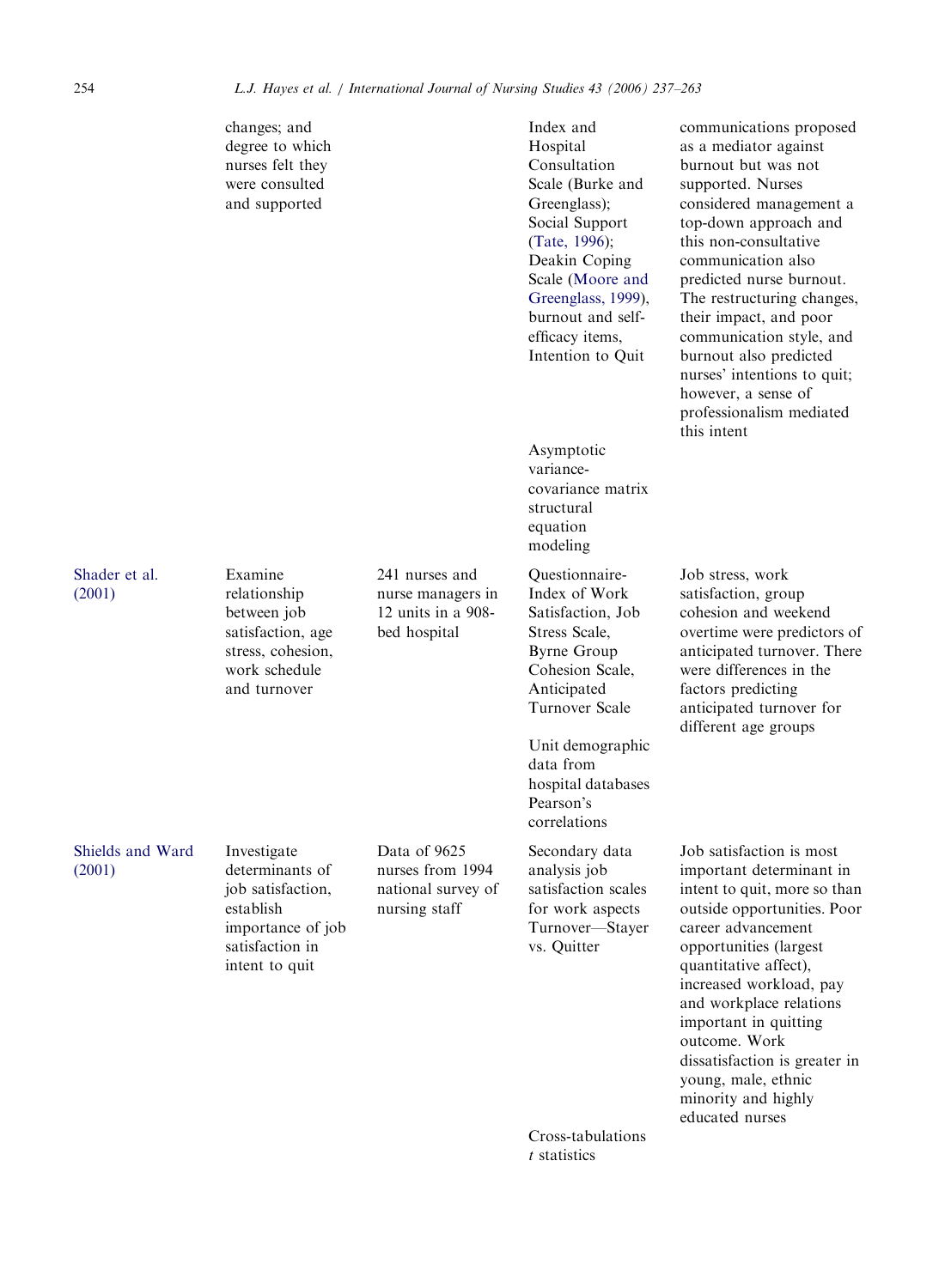| Lu et al. (2002)           | Investigate<br>relationships<br>among turnover<br>intent,<br>professional<br>commitment, and<br>job satisfaction of<br><b>RNs</b>                        | Random sample<br>of 2197 hospital<br>nurses                                                                                  | Questionnaire-<br>Professional<br>Commitment<br>scale (Lu, Chiou<br>and Chang, 2000)<br>Turnover<br>Intention (Blau<br>and Lunz, 1998)<br>Job Satisfaction                                                                                                                          | Professional commitment<br>was more effective in<br>predicting intent to leave<br>nursing profession than<br>intent to leave<br>organization. Professional<br>commitment related to<br>intent to leave profession<br>was more strongly<br>correlated than intent to<br>leave the organization. Job<br>satisfaction related to<br>organizational leave intent<br>was more strongly<br>correlated than<br>professional leave intention |
|----------------------------|----------------------------------------------------------------------------------------------------------------------------------------------------------|------------------------------------------------------------------------------------------------------------------------------|-------------------------------------------------------------------------------------------------------------------------------------------------------------------------------------------------------------------------------------------------------------------------------------|--------------------------------------------------------------------------------------------------------------------------------------------------------------------------------------------------------------------------------------------------------------------------------------------------------------------------------------------------------------------------------------------------------------------------------------|
|                            |                                                                                                                                                          | 86.2% response<br>rate                                                                                                       | Descriptive<br>statistics<br>Correlation<br>matrices<br>Discriminant<br>analysis                                                                                                                                                                                                    |                                                                                                                                                                                                                                                                                                                                                                                                                                      |
| <b>Tzeng (2002)</b>        | Hypothesis: the<br>higher the general<br>job satisfaction<br>and happiness,<br>and satisfaction<br>with role, the<br>lower the intent to<br>quit         | 648 hospital<br>nurses 82%<br>response rate                                                                                  | Questionnaire-<br>Job satisfaction<br>subscales, general<br>perceptual factors<br>ordinal logistics<br>regression<br>analyses                                                                                                                                                       | General job satisfaction,<br>general job happiness,<br>satisfaction with salary and<br>promotion, institution,<br>educational background,<br>and age of nurses' youngest<br>child were significant<br>predictors of nurses'<br>intention to quit                                                                                                                                                                                     |
| Larrabee et al.<br>(2003)  | Investigate the<br>relative influence<br>of attitudes and<br>context of and<br>structure of care<br>on nurses'job<br>satisfaction and<br>intent to leave | 90 RNs employed<br>on two medical,<br>two surgical, and<br>three intensive<br>care step-down<br>units at a medical<br>center | Questionnaire-<br>Work Quality<br>Index,<br>Multifactor<br>Leadership<br>Quesionnaire,<br>Profession work<br>environment<br>subscale, Nurse<br>Collaborative<br>Practice Subscale,<br>Group Cohesion<br>Scale, Spreitzer's<br>12-item<br>questionnaire,<br>Personal Views<br>Survey | Major predictor of intent<br>to leave was job<br>dissatisfaction, and the<br>major predictor of job<br>satisfaction was<br>psychological<br>empowerment. Predictors<br>of psychological<br>empowerment were<br>hardiness,<br>transformational<br>leadership style, nurse/<br>physician collaboration,<br>and group cohesion                                                                                                          |
| Strachota et al.<br>(2003) | Investigate<br>reasons nurses<br>changed<br>employment<br>status                                                                                         | 84 hospital nurses<br>who changed<br>employment<br>status                                                                    | Telephone<br>interviews over 4<br>months                                                                                                                                                                                                                                            | Reasons for change were:<br>hours worked; better job<br>opportunity; family; poor<br>pay and benefits; poor<br>staffing; unsupportive<br>management; unacceptable                                                                                                                                                                                                                                                                    |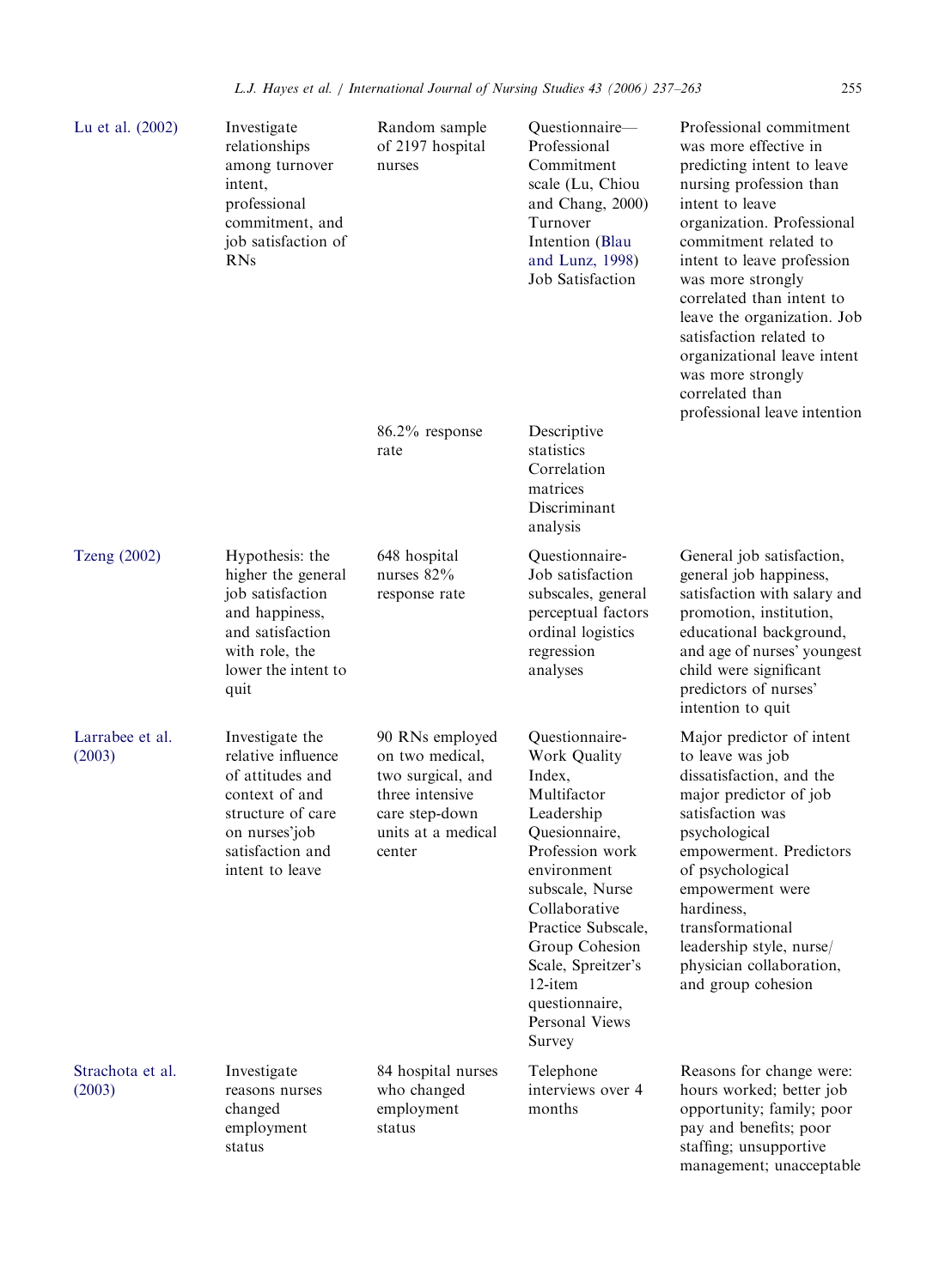|                                           |                                                                                                                                     | $46\%$ response<br>rate                                                            | Data analyzed for<br>themes and<br>categories                                                                                                                                | work environment; work<br>stress; no opportunity for<br>advancement                                                                                                                                                                                                                                                                                                                                                  |
|-------------------------------------------|-------------------------------------------------------------------------------------------------------------------------------------|------------------------------------------------------------------------------------|------------------------------------------------------------------------------------------------------------------------------------------------------------------------------|----------------------------------------------------------------------------------------------------------------------------------------------------------------------------------------------------------------------------------------------------------------------------------------------------------------------------------------------------------------------------------------------------------------------|
| Anderson et al.<br>(2004)                 | Tested effect of<br>administrative<br>climate,<br>communication<br>patterns, and<br>interaction<br>between the two<br>on turnover   | 3449 employees in<br>164 randomly<br>sampled nursing<br>homes                      | Perceptions of<br>administrative<br>climate and<br>communication<br>linked to<br>secondary data<br>Hierarchical                                                              | Climate and<br>communication affected<br>turnover, but lower<br>turnover dependent on<br>interaction between the<br>two. With reward-based<br>climates, higher levels of<br>communication openness<br>and accuracy explained<br>lower turnover, relative to<br>nursing homes with an<br>ambiguous climate.<br>Adequate staffing and<br>longer tenure of nursing<br>director also important<br>predictors of turnover |
| Duffield et al.<br>(2004)                 | Identify positions<br>of RNs moved to<br>when left nursing<br>and explore<br>perceptions about<br>the skills gained<br>from nursing | 154 nurses no<br>longer employed<br>in nursing                                     | regression<br>Questionnaire-<br>Current job, skills<br>gained from<br>nursing, reasons<br>for becoming a<br>nurse, reasons for<br>leaving nursing<br>(Duffield and<br>Frank) | Many moved to<br>management outside<br>healthcare, most took<br>added study. Few had<br>difficulty in non-nursing<br>employment, most agreed<br>nursing skills assisted in<br>attaining positions.<br>Reasons for leaving related<br>to work aspects, structural<br>aspects, professional issues,<br>team support, salary and<br>prestige, employer care,<br>and legal concerns                                      |
|                                           |                                                                                                                                     |                                                                                    | Kruskal-Wallis<br>test                                                                                                                                                       |                                                                                                                                                                                                                                                                                                                                                                                                                      |
| Henderson<br>Betkus and<br>MacLeod (2004) | Examine public<br>health nurses'<br>(PHNs) job and<br>community<br>satisfaction, and<br>relate it to<br>decision to stay            | 124 PHNs from<br>48 rural and small<br>urban<br>communities in<br>British Columbia | Self-administered<br>questionnaire<br>Stramps and<br>Piedmontes Work<br>Satisfaction Index                                                                                   | PHNs most satisfied with<br>professional status,<br>interaction and autonomy,<br>and friendliness of the<br>community and their<br>friends, and least satisfied<br>with salary. Job<br>satisfaction or community<br>satisfaction did not<br>influence retention. Age,<br>retirement, family needs<br>and the economy affected<br>intent to stay or leave                                                             |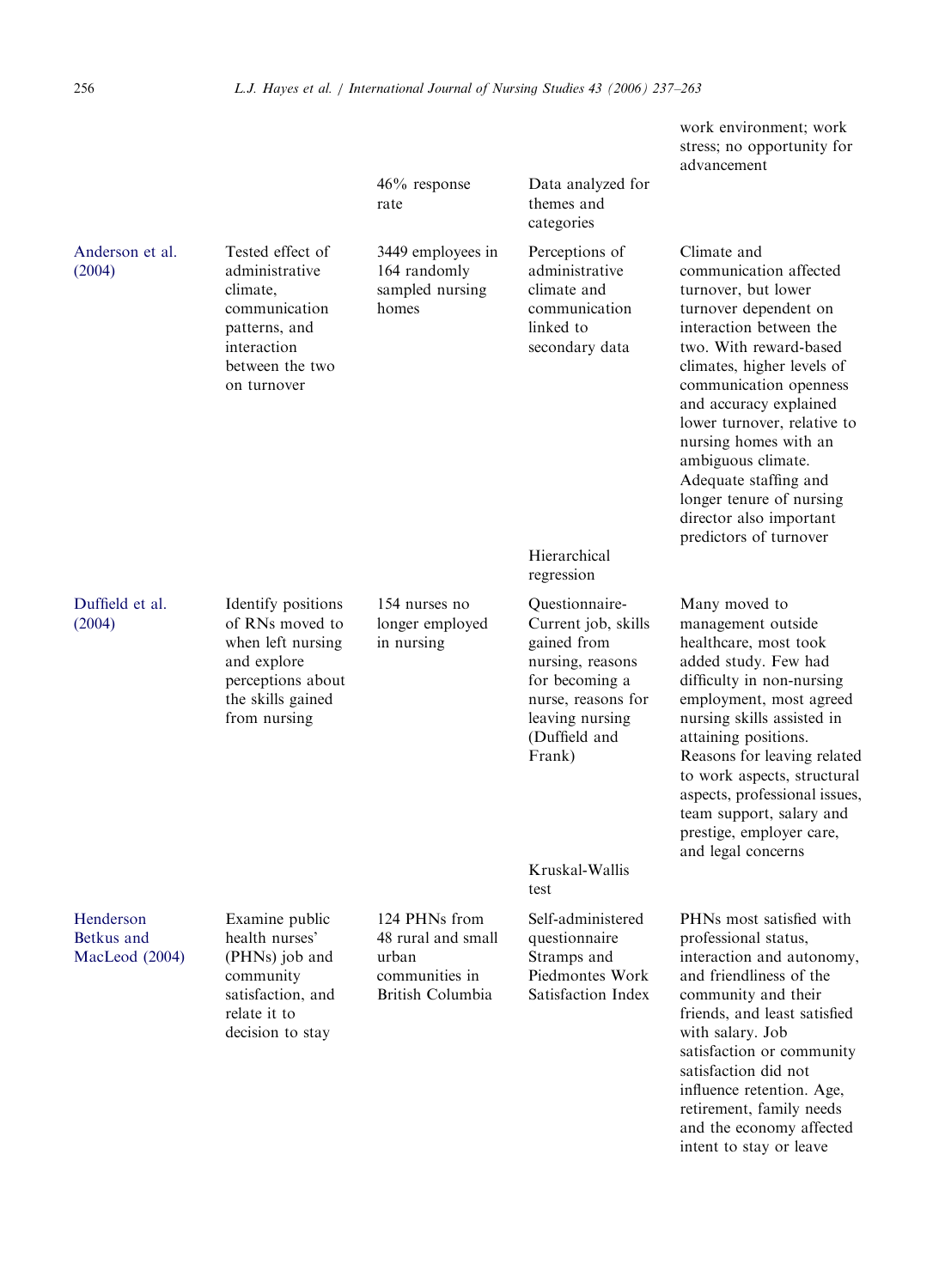| Holtom and<br>O'Neill (2004) | Examine job<br>embeddedness in<br>predicting<br>retention and                                         | $76\%$ response<br>rate<br>232 employees,<br>including nurses,<br>from community | Independent <i>t</i> -test<br>Content coding<br>Questionnaire 1<br>year later,<br>hospital data | Job embeddedness<br>predicted turnover beyond<br>a combination of perceived                                                                                                                                                                                                                                                                                                                                                          |
|------------------------------|-------------------------------------------------------------------------------------------------------|----------------------------------------------------------------------------------|-------------------------------------------------------------------------------------------------|--------------------------------------------------------------------------------------------------------------------------------------------------------------------------------------------------------------------------------------------------------------------------------------------------------------------------------------------------------------------------------------------------------------------------------------|
|                              | assess whether<br>factors that<br>influence nurse<br>retention are<br>different from<br>other workers | hospital                                                                         | regarding leavers                                                                               | desirability of movement<br>measures (job satisfaction,<br>organizational<br>commitment) and<br>perceived ease of<br>movement measures (job)<br>alternatives, job search).<br>Job embeddedness assessed<br>new variance in turnover in<br>excess of that predicted by<br>major variables in major<br>turnover models. Levers<br>for influencing retention<br>are substantially similar for<br>nurses and other healthcare<br>workers |
|                              |                                                                                                       | $46.4\%$ response<br>rate                                                        | Alpha coefficient                                                                               |                                                                                                                                                                                                                                                                                                                                                                                                                                      |
|                              |                                                                                                       |                                                                                  |                                                                                                 |                                                                                                                                                                                                                                                                                                                                                                                                                                      |

# Appendix B. Studies of nurse turnover consequences

| Author(s)                 | Purpose                                                                                                                                                                                                             | Sample/Setting                                                                                                          | Method/Analysis                                                                                                                    | Findings                                                                                                                                                                                                                                                                                                                                                              |
|---------------------------|---------------------------------------------------------------------------------------------------------------------------------------------------------------------------------------------------------------------|-------------------------------------------------------------------------------------------------------------------------|------------------------------------------------------------------------------------------------------------------------------------|-----------------------------------------------------------------------------------------------------------------------------------------------------------------------------------------------------------------------------------------------------------------------------------------------------------------------------------------------------------------------|
| Jones (1990b)             | Develop a<br>methodology to<br>measure nurse<br>turnover costs                                                                                                                                                      | Turnover and<br>turnover cost data<br>from four acute<br>care hospitals<br>grouped into<br>direct and indirect<br>costs | Total nursing<br>turnover cost<br>divided by the<br>number of nurses<br>reported as<br>turning over at<br>each of the<br>hospitals | Mean turnover rate 26.8%                                                                                                                                                                                                                                                                                                                                              |
|                           |                                                                                                                                                                                                                     |                                                                                                                         |                                                                                                                                    | Mean cost per RN<br>turnover was \$10,198,<br>ranging from \$6,886 to<br>\$15,152                                                                                                                                                                                                                                                                                     |
| Shortell et al.<br>(1994) | Examine factors<br>associated with<br>risk-adjusted<br>mortality, risk-<br>adjusted average<br>length of stay,<br>nurse turnover,<br>technical quality<br>of care, and<br>ability to meet<br>family member<br>needs | 17,440 patients<br>across 42 ICUs                                                                                       | Apache III<br>methodology for<br>risk-adjustment                                                                                   | Technological availability<br>significantly associated<br>with lower risk-adjusted<br>mortality (beta $= -0.42$ );<br>diagnostic diversity<br>significantly associated<br>with greater risk-adjusted<br>mortality (beta = $0.46$ );<br>and caregiver interaction<br>comprising the culture,<br>leadership, coordination,<br>communication, and<br>conflict management |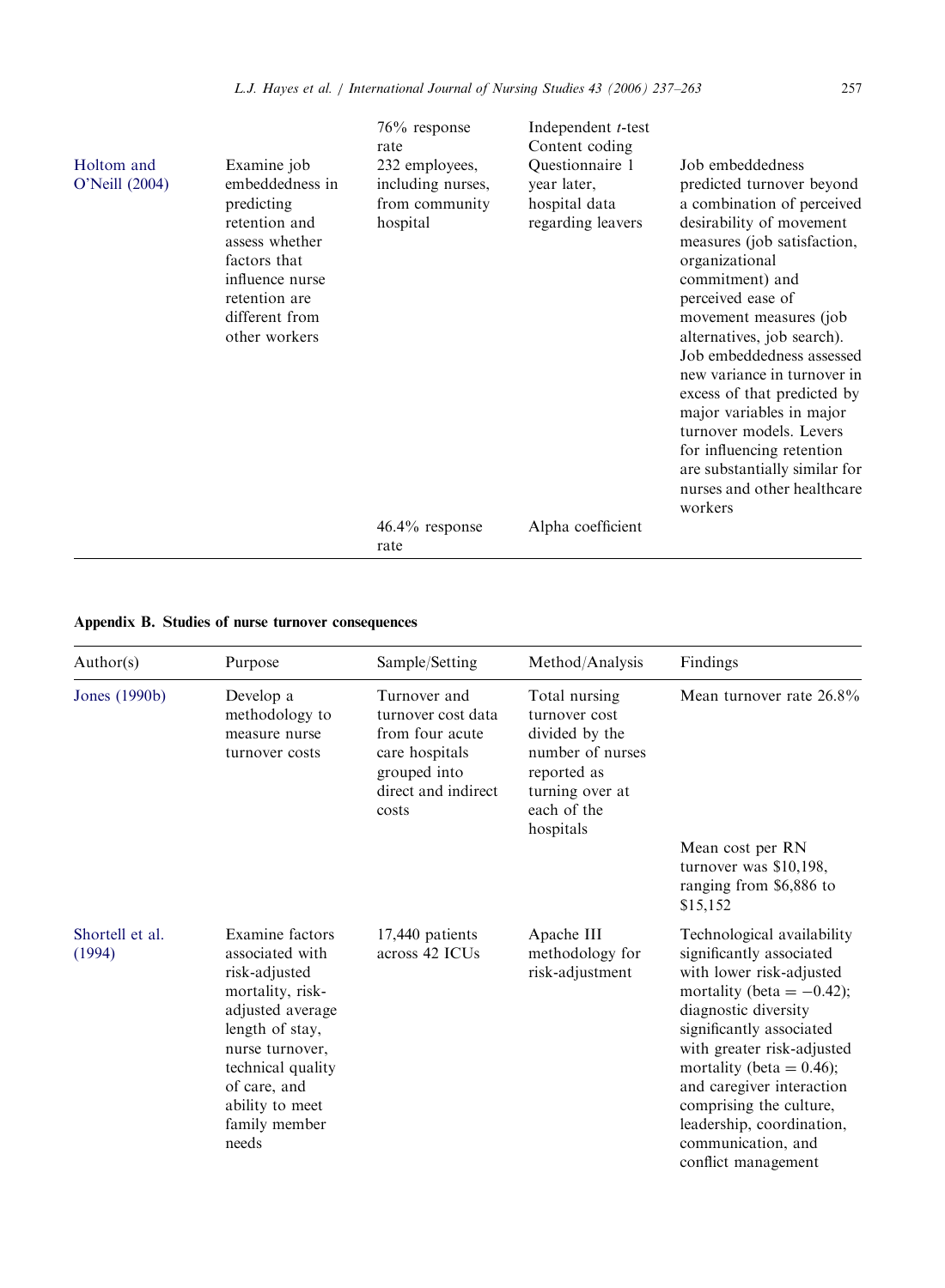# [Leiter et al. \(1998\)](#page-24-0) Study relationship

of nurse burnout, intent to quit, and meaningfulness of work with patient satisfaction with care, information provided and care coordination, and outcomes of the hospital stay

605 patients and 711 nurses from 16 inpatient units from two hospital sites

Staff survey: Maslach Burnout Inventory, meaningfulness of work, intention to quit,

Patient survey: Satisfaction measures and outcomes

Interviews for facility data

abilities of the unit is significantly associated with lower risk-adjusted length of stay  $beta = 0.34$ ), lower nurse turnover (beta  $= -0.36$ ), higher evaluated technical quality of care  $beta = 0.81$ , and greater evaluated ability to meet family member needs  $beta = 0.74$ Patients where nurses found work meaningful were more satisfied with all aspects of hospital stay. Patients who stayed on units where nursing staff felt exhausted or expressed the intention to quit were less satisfied with the various components of their care. Although nurse cynicism was reflected in lower patient satisfaction, the correlations between cynicism and other aspects of care fell below statistical significance. No significant correlations were found between nurse professional efficacy and patient satisfaction

RN turnover significantly related to outcomes; with each proportionate loss of an RN the risk of infection increased almost 30% and the risk of hospitalization increased more than 80%. When other predictive process and structure variables are included, associations persist, implying that the relationships between turnover and infection & hospitalization cannot be explained by confounding with other processes and structure variables

[Zimmerman et al.](#page-26-0) [\(2002\)](#page-26-0)

relationship between structure and process elements of nursing home care and resident outcomes

Determine

Senior administrators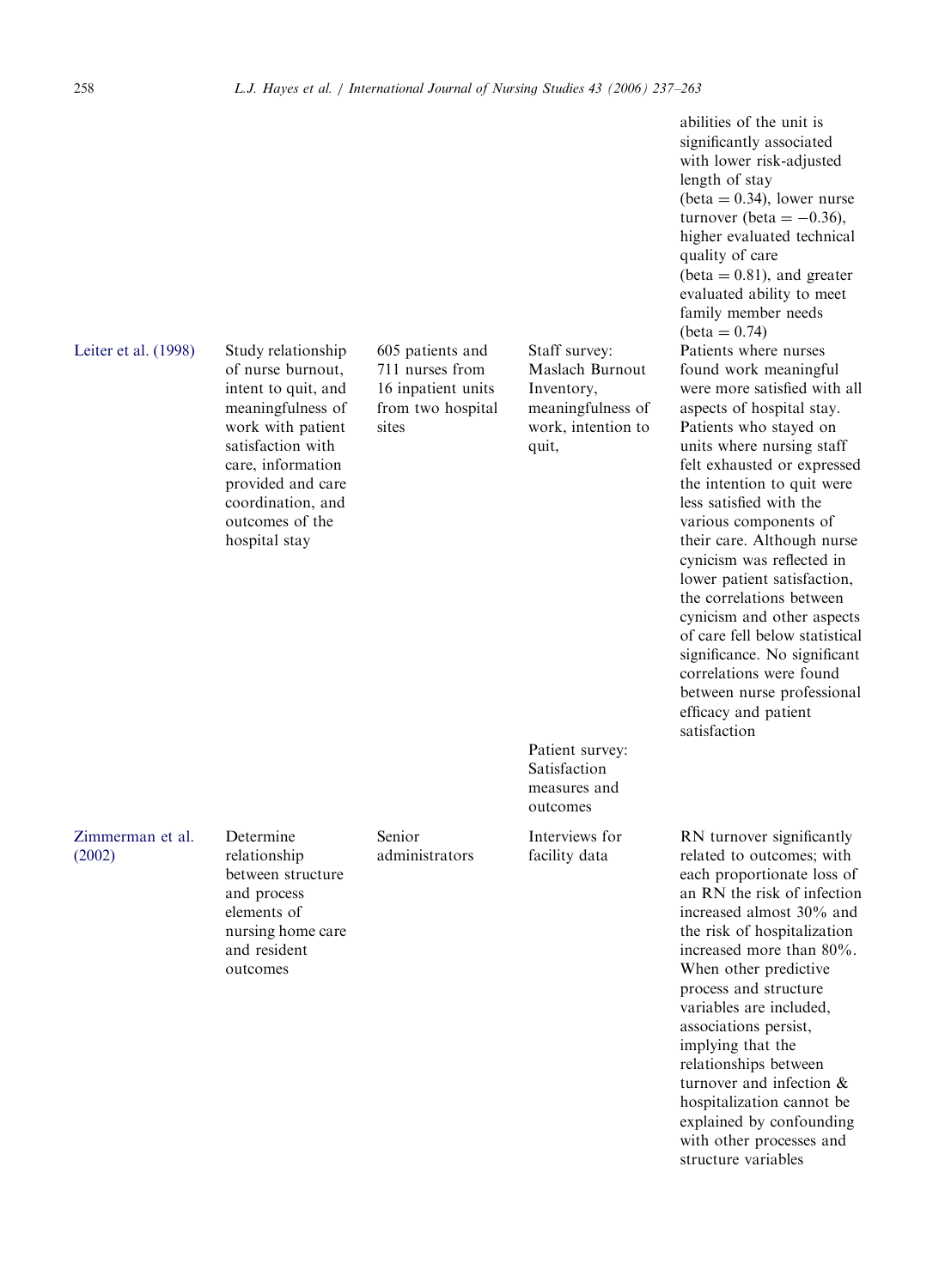<span id="page-22-0"></span>

|                          |                                                                        | 2015 new<br>admissions aged<br>65 and older from<br>a stratified<br>random sample of<br>59 nursing homes                            | Baseline data of<br>residents followed<br>for 2 years.<br>Outcome<br>measures:<br>infection and<br>hospitalization<br>for infection.<br>Regression<br>analysis |                                                                                                                                                                   |
|--------------------------|------------------------------------------------------------------------|-------------------------------------------------------------------------------------------------------------------------------------|----------------------------------------------------------------------------------------------------------------------------------------------------------------|-------------------------------------------------------------------------------------------------------------------------------------------------------------------|
| Waldman et al.<br>(2004) | Examine turnover<br>and its costs in the<br>health care<br>environment | Multiple<br>databases to<br>measure costs of<br>hiring, training,<br>and termination,<br>and to measure<br>employee<br>productivity | Prior work on<br>costing turnover<br>used for new<br>accounting<br>methodology.<br>This model was<br>applied to a large<br>academic medical<br>center          | The total costs for a newly<br>hired nurse<br>averaged\$15,825. CoRPs<br>for nurses ranged from<br>\$5,245 to \$16,102                                            |
|                          |                                                                        |                                                                                                                                     |                                                                                                                                                                | The training of nurses<br>generated 59% of total<br>training costs<br>Turnover costs represent<br>an expenditure of about<br>5% of the annual operating<br>budget |

#### References

- Abelson, M.A., 1986. Strategic management of turnover: a model for the health service administrator. Health Care Management Review 11 (2), 61–71.
- Aiken, L.H., Patrician, P.A., 2000. Measuring organizational traits of hospitals: the revised nursing work index. Nursing Research 49 (3), 146–153.
- Aiken, L.H., Smith, H.L., Lake, E.T., 1994. Lower Medicare mortality among a set of hospitals known for good nursing care. Medical Care 32 (8), 771–787.
- Aiken, L.H., Clarke, S.P., Sloane, D.M., Sochalski, J.A., Busse, R., Clarke, H., Giovannetti, P., Hunt, J., Rafferty, A.M., Shamian, J., 2001. Nurses' reports on hospital care in five countries. Health Affairs 20 (3), 43–53.
- Aiken, L.H., Clarke, S.P., Sloane, D.M., 2002a. Hospital staffing, organization, and quality of care: cross-national findings. Nursing Outlook 50 (5), 187–194.
- Aiken, L.H., Clarke, S.P., Sloane, D.M., Sochalski, J., Silber, J.H., 2002b. Hospital nurse staffing and patient mortality, nurse burnout, and job dissatisfaction. Journal of the American Medical Association 288 (16), 1987–1993.
- Aiken, L.H., Buchan, J., Sochalski, J., Nichols, B., Powell, M., 2004. Trends in international nurse migration. Health Affairs 23 (3), 69–77.
- Alexander, J.A., 1988. The effects of patient care unit organization on nursing turnover. Health Care Management Review 13 (2), 61–70.
- Alexander, J.A., Lichtenstein, R., Oh, H.J., Ullman, E., 1998. A causal model of voluntary turnover among nursing personnel in long-term psychiatric settings. Research in Nursing and Health 21 (5), 415–427.
- Anderson, R.A., Corazzini, K.N., McDaniel Jr., R.R., 2004. Complexity science and the dynamics of climate and communication: reducing nursing home turnover. Gerontologist 44 (3), 378–388.
- Angerami, E.L., Gomes, D.L., Mendes, I.J., 2000. Permanence of nurses in their profession. Revista Latino-Americana de Enfermagem 8 (5), 52–57 [Article in Portuguese].
- Barrett, L., Yates, P., 2002. Oncology/haematology nurses: a study of job satisfaction, burnout, and intention to leave the specialty. Australian Health Review 25 (3), 109–121.
- Baumann, A., O'Brien-Pallas, L., Armstrong-Stassen, M., Blythe, J., Bourbonnais, R., Cameron, S., Irvine Doran, D., Kerr, M., McGillis Hall, L., Vezina, M., Butt, M., Ryan, L., 2001. Commitment and care: the benefits of a healthy workplace for nurses, their patients and the system. Canadian Health Services Research Foundation and The Change Foundation, Ottawa.
- Blau, G., Lunz, M., 1998. Testing the incremental effect of professional commitment on intent to leave one's profession beyond the effects of external, personal, and work-related variables. Journal of Vocational Behavior 52 (3), 260–269.
- Blegen, M.A., Goode, C.J., Reed, L., 1998. Nurse staffing and patient outcomes. Nursing Research 47 (1), 43–50.
- Bloom, J.R., Alexander, J.A., Nuchols, B.A., 1992. The effect of the social organization of work on the voluntary turnover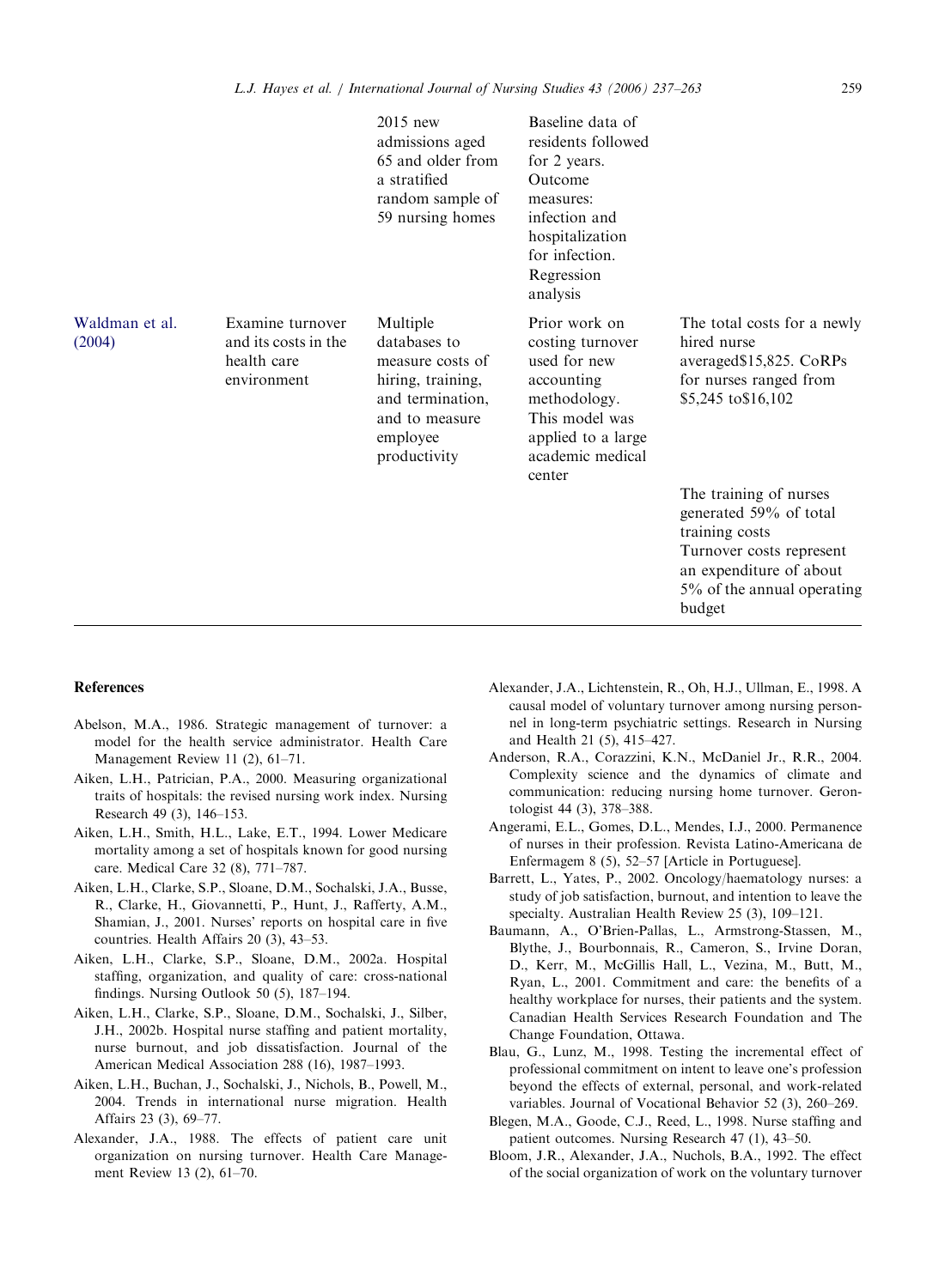<span id="page-23-0"></span>rate of hospital nurses in the United States. Social Science and Medicine 34 (12), 1413–1424.

- Borda, R.G., Norman, I.J., 1997. Testing a model of absence and intent to stay in employment: a study of registered nurses in Malta. International Journal of Nursing Studies 34 (5), 375–384.
- Boyle, D.K., Bott, M.J., Hansen, H.E., Woods, C.Q., Taunton, R.L., 1999. Managers' leadership and critical care nurses' intent to stay. American Journal of Critical Care 8 (6), 361–371.
- Bratt, M.M., Broome, M., Kelber, S., Lostocco, L., 2000. Influence of stress and nursing leadership on job satisfaction of pediatric intensive care unit nurses. American Journal of Critical Care 9 (5), 307–317.
- Buchan, J., 1994. Lessons from America? US magnet hospitals and their implications for UK nursing. Journal of Advanced Nursing 19 (2), 373–384.
- Cameron, S.J., Horsburgh, M.E., Armstrong-Stassen, M., 1994. Job satisfaction, propensity to leave and burnout in RNs and RNAs: a multivariate perspective. Canadian Journal of Nursing Administration 7 (3), 43–64.
- Campion, M.A., 1991. Meaning and measurement of turnover: comparison of alternative measures and recommendations for research. Journal of Applied Psychology 76 (2), 199–212.
- Cartledge, S., 2001. Factors influencing the turnover of intensive care nurses. Intensive and Critical Care Nursing 17 (6), 348–355.
- Cavanagh, S.J., 1989. Nursing turnover: literature review and methodological critique. Journal of Advanced Nursing 14 (7), 587–596.
- Cavanagh, S.J., Coffin, D.A., 1992. Staff turnover among hospital nurses. Journal of Advanced Nursing 17 (11), 1369–1376.
- Chan, E.-Y., Morrison, P., 2000. Factors influencing the retention and turnover intentions of registered nurses in a Singapore hospital. Nursing and Health Sciences 2 (2), 113–121.
- Chang, E., 1999. Career commitment as a complex moderator of organizational commitment and turnover intention. Human Relations 52 (10), 1257–1278.
- Clarke, S.P., Aiken, L.H., 2003. Failure to rescue. American Journal of Nursing 103 (1), 42–47.
- Clarke, S.P., Rockett, J.L., Sloane, D.M., Aiken, L.H., 2002. Organizational climate, staffing, and safety equipment as predictors of needlestick injuries and near-misses in hospital nurses. American Journal of Infection Control 30 (4), 207–216.
- Collins, K., Jones, M.L., McDonnell, A., Read, S., Jones, R., Cameron, A., 2000. Do new roles contribute to job satisfaction and retention of staff in nursing and professions allied to medicine? Journal of Nursing Management 8 (1), 3–12.
- Cooper, H., 1998. Synthesizing Research: A Guide for Literature Reviews, third ed. Sage Publications, Thousand Oaks, CA, USA.
- Curran, C.R., 1991. Calculating the costs of nurse turnover. Recruitment and Retention Report 4 (10), 1–2.
- Davidson, H., Folcarelli, P.H., Crawford, S., Duprat, L.J., Clifford, J.C., 1997. The effects of health care reforms on job satisfaction and voluntary turnover among hospitalbased nurses. Medical Care 35 (6), 634–645.
- Dimick, J.B., Swoboda, S.M., Pronovost, P.J., Lipsett, P.A., 2001. Effect of nurse-to-patient ratio in the intensive care unit on pulmonary complications and resource use after hepatectomy. American Journal of Critical Care 10 (6), 376–382.
- Donner, G.J., Wheeler, M.M., 2001. Career planning and development for nurses: the time has come. International Nursing Review 48 (2), 79–85.
- Dougherty, L.M., Bolger, J.P., Preston, D.G., Jones, S.S., Payne, H.C., 1992. Effects of exposure to aggressive behavior on job satisfaction of health care staff. Journal of Applied Gerontology 11 (2), 160–172.
- Droogan, J., Song, F., 1996. The process and importance of systematic reviews. Nurse Researcher 4 (1), 15–26.
- Duffield, C., Aitken, L., O'Brien-Pallas, L., Wise, W.J., 2004. Nursing: a stepping stone to future careers. Journal of Nursing Administration 34 (5), 238–245.
- Durand, M.A., Randhawa, G., 2002. Nurses' views about returning to practice after a career break. British Journal of Nursing 11 (7), 477–485.
- Estabrooks, C.A., Tourangeau, A.E., Humphrey, C.K., Hesketh, K.L., Giovannetti, P., Thomson, D., Wong, J., Acorn, S., Clarke, H., Shamian, J., 2002. Measuring the hospital practice environment: a Canadian context. Research in Nursing and Health 25 (4), 256–268.
- Evers, W., Tomic, W., Brouwers, A., 2002. Aggressive behaviour and burnout among staff of homes for the elderly. International Journal of Mental Health Nursing 11  $(1), 2-9.$
- Fottler, M.D., Crawford, M.A., Quintana, J.B., White, J.B., 1995. Evaluating nurse turnover: comparing attitude surveys and exit interviews. Hospital and Health Services Administration 40 (2), 278–295.
- Frisina, A., Murray, M., Aird, C., 1988. What Do Nurses Want? A Review of Job Satisfaction and Job Turnover Literature. Health Care Research Unit, University of Toronto, Toronto.
- Gardner, D.L., 1992. Career commitment in nursing. Journal of Professional Nursing 8 (3), 155–160.
- George, J.M., Jones, G.R., 1996. The experience of work and turnover intentions: Interactive effects of value attainment, job satisfaction, and positive mood. Journal of Applied Psychology 81 (3), 318–325.
- Gifford, B.D., Zammuto, R.F., Goodman, E.A., 2002. The relationship between hospital unit culture and nurses' quality of work life. Journal of Healthcare Management 47 (1), 13–25 discussion 25-6.
- Gray, A.M., Phillips, V.L., 1994. Turnover, age, and length of service: a comparison of nurse and other staff in the National Health Service. Journal of Advanced Nursing 19 (5), 819–827.
- Gray, A.M., Phillips, V.L., 1996. Labour turnover in the British National Health Service: a local labour market analysis. Health Policy 36 (3), 273–289.
- Gray, A.M., Phillips, V.L., Normand, C., 1996. The costs of nursing turnover: evidence from the British National Health Service. Health Policy 38 (2), 117–128.
- Hemingway, M.A., Smith, C.S., 1999. Organizational climate and occupational stressors as predictors of withdrawal behaviours and injuries in nurses. Journal of Occupational and Organizational Psychology 72 (3), 285–299.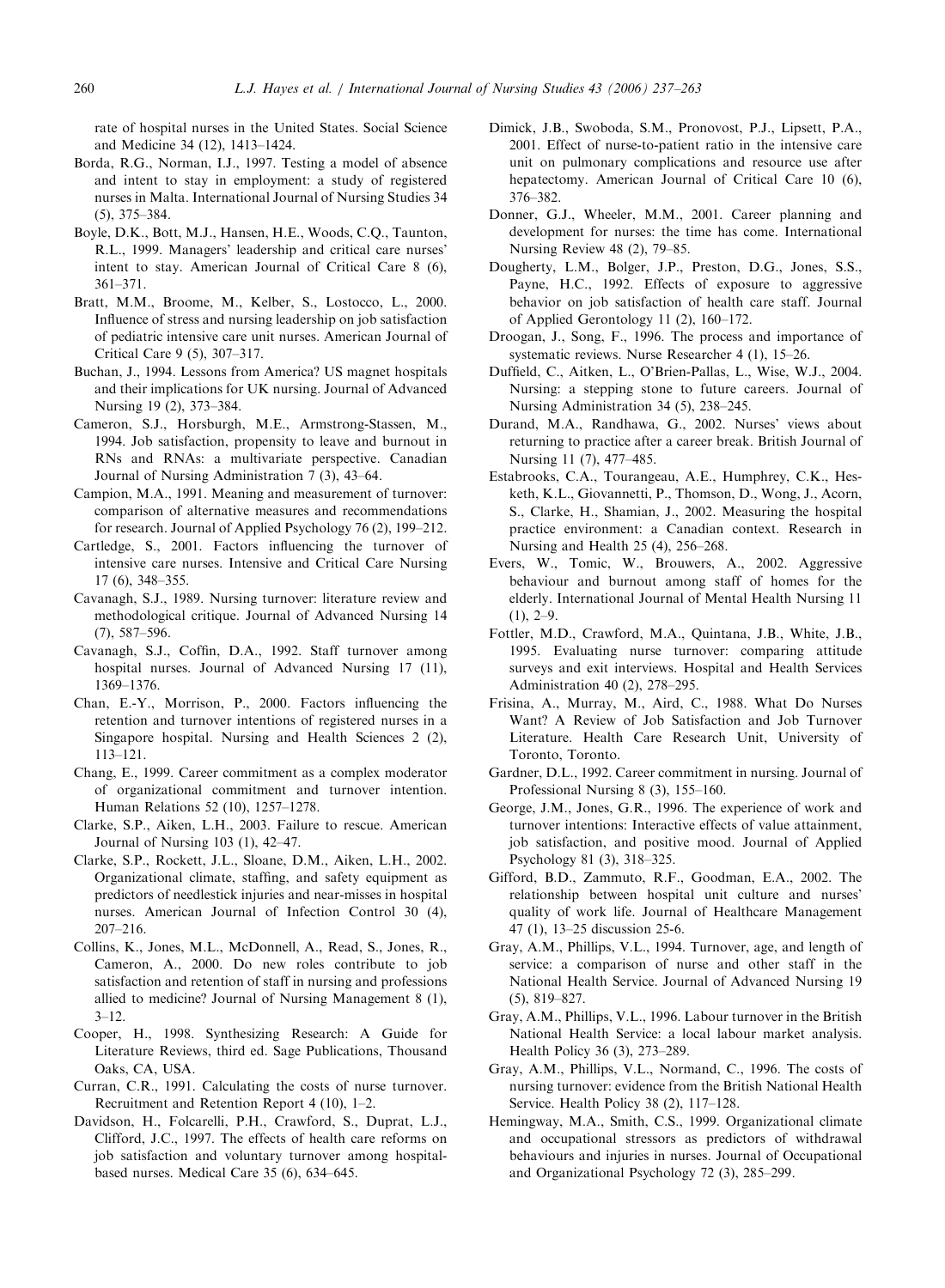- <span id="page-24-0"></span>Henderson Betkus, M., MacLeod, M.L.P., 2004. Retaining public health nurses in rural British Columbia. Canadian Journal of Public Health 95 (1), 54–58.
- Hinshaw, A.S., Atwood, J.R., 1983. Nursing staff turnover, stress, and satisfaction: Models, measures, and management. Annual Review of Nursing Research 1, 133–153.
- Holtom, B.C., O'Neill, B.S., 2004. Job embeddedness: a theoretical foundation for developing a comprehensive nurse retention plan. Journal of Nursing Administration 34 (5), 216–227.
- Hung, R., 2002. A note on nurse self-scheduling. Nursing Economics 20 (1), 37–39.
- International Organisation for Migration, 2002. Migration for development in Africa. Geneva
- Irvine, D., Evans, M., 1992. Job satisfaction and turnover among nurses: a review and meta-analysis. Toronto, Faculty of Nursing, University of Toronto, Quality of Nursing Worklife Research Unit.
- Irvine, D., Evans, M., 1995. Job satisfaction and turnover among nurses: integrating research findings across studies. Nursing Research 44 (4), 246–253.
- Ito, H., Eisen, S.V., Sederer, L.I., Yamada, O., Tachimori, H., 2001. Factors affecting psychiatric nurses' intention to leave their current job. Psychiatric Services 52 (2), 232–234.
- Janssen, P.P.M., de Jonge, J., Bakker, A.B., 1999. Specific determinants of intrinsic work motivation, burnout and turnover intentions: a study among nurses. Journal of Advanced Nursing 29 (6), 1360–1369.
- Johnson, J.E., Buelow, J.R., 2003. Providing staff feedback to nurse managers using internal resources. Journal of Nursing Administration 33 (7/8), 391–396.
- Jones, C.B., 1990a. Staff nurse turnover costs: Part I, a conceptual model. Journal of Nursing Administration 20 (4), 18–23.
- Jones, C.B., 1990b. Staff nurse turnover costs: Part II, measurements and results. Journal of Nursing Administration 20 (5), 27–32.
- Jones, C.B., Stasiowski, S., Simons, B.J., Boyd, N.J., Lucas, M.D., 1993. Shared governance and the nursing practice environment. Nursing Economics 11 (4), 208–214.
- Judge, T.A., 1993. Does affective disposition moderate the relationship between job satisfaction and voluntary turnover? Journal of Applied Psychology 78 (3), 395–401.
- Kane, D., 1999. Job sharing: a retention strategy for nurses. Canadian Journal of Nursing Leadership 12 (4), 16–22.
- Kane, D., Kartha, A., 1992. Job sharing: impact on the general well-being of female nurses. Canadian Journal of Nursing Administration 5 (1), 6–10.
- Kennington, G., 1999. A case for a formalized career development policy in orthopaedic nursing. Journal of Orthopaedic Nursing 3 (1), 33–38.
- Kiyak, H.A., Namazi, K.H., Kahana, E.F., 1997. Job commitment and turnover among women working in facilities serving older persons. Research on Aging 19 (2), 223–246.
- Kramer, M., Schmalenberg, C.E., 2003. Magnet hospital staff nurses describe clinical autonomy. Nursing Outlook 51 (1), 13–19.
- Krausz, M., Koslowsky, M., Shalom, N., Elyakim, N., 1995. Predictors of intentions to leave the ward, the hospital, and the nursing profession. Journal of Organizational Behavior 16, 277–288.
- Lane, I.M., Matthews, R.C., Presholdt, P.H., 1990. Educational background, marital status, moral obligation and nurses' decision to resign from her hospital. Journal of Applied Social Psychology 20, 1432–1443.
- Larrabee, J.H., Janney, M.A., Ostrow, C.L., Withrow, M.L., Hobbs Jr., G.R., Burant, C., 2003. Predicting registered nurse job satisfaction and intent to leave. Journal of Nursing Administration 33 (5), 271–283.
- Laschinger, H.K., Shamian, J., Thomson, D., 2001. Impact of magnet hospital characteristics on nurses' perceptions of trust, burnout, quality of care, and work satisfaction. Nursing Economics 19 (5), 202–219.
- Laschinger, H.K., Finegan, J., Shamian, J., Wilk, P., 2004. A longitudinal analysis of the impact of workplace empowerment on work satisfaction. Journal of Organizational Behavior 25, 527–545.
- Leiter, M., Harvie, P., Frizzell, C., 1998. The correspondence of patient satisfaction and nurse burnout. Social Science and Medicine 47 (10), 1611–1617.
- Leveck, M.L., Jones, C.B., 1996. The nursing practice environment, staff retention, and quality of care. Research in Nursing and Health 19 (4), 331–343.
- Lichtig, L., Knauf, R.A., Milholland, D.K., 1999. Some impacts of nursing on acute care hospital outcomes. Journal of Nursing Administration 29 (2), 25–33.
- Lowery, B.J., Jacobsen, B.S., 1984. On the consequences of overturning turnover: a study of performance and turnover. Nursing Research 33 (6), 363–367.
- Lu, K.Y., Lin, P.L., Wu, C.M., Hsieh, Y.L., Chang, Y.Y., 2002. The relationship among turnover intentions, professional commitment, and job satisfaction of hospital nurses. Journal of Professional Nursing 18 (4), 214–219.
- Lum, L., Kervin, J., Clark, K., Reid, F., Sirola, W., 1998. Explaining nursing turnover intent: job satisfaction, pay satisfaction, or organizational commitment? Journal of Organizational Behaviour 19 (3), 305–320.
- Mano-Negrin, R., Kirschenbaum, A., 1999. Push and pull factors in medical employees' turnover decisions: the effect of a careerist approach and organizational benefits on the decision to leave the job. The International Journal of Human Resource Management 10 (4), 689–702.
- McCarthy, G., Turrell, M., Cronin, C., 2002. National Study of Turnover in Nursing and Midwifery. Department of Nursing Studies, National University of Ireland Cork. Commissioned by the Department of Health and Children. Accessed March 10, 2004, at [http://www.doh.ie/pdfdocs/](http://www.doh.ie/pdfdocs/tover.pdf) [tover.pdf.](http://www.doh.ie/pdfdocs/tover.pdf)
- McNeese-Smith, D.K., van Servellen, G., 2000. Age, developmental, and job stage influences on nurse outcomes. Outcomes Management for Nursing Practice 4 (2), 97–104.
- Michaels, C.E., Spector, P.E., 1982. Causes of employee turnover: a test of the Mobley, Griffeth and Meglino model. Journal of Applied Psychology 67 (1), 53–59.
- Mobley, W.H., 1982. Employee Turnover: Causes, Consequences and Control. Addison-Wesley, Reading, MA.
- Mobley, W.H., Griffeth, R.W., Hand, H.H., Meglino, B.M., 1979. Review and conceptual analysis of the employee turnover process. Psychological Bulletin 36 (3), 493–521.
- Molassiotis, A., Haberman, M., 1996. Evaluation of burnout and job satisfaction in marrow transplant nurses. Cancer Nursing 19 (5), 360–367.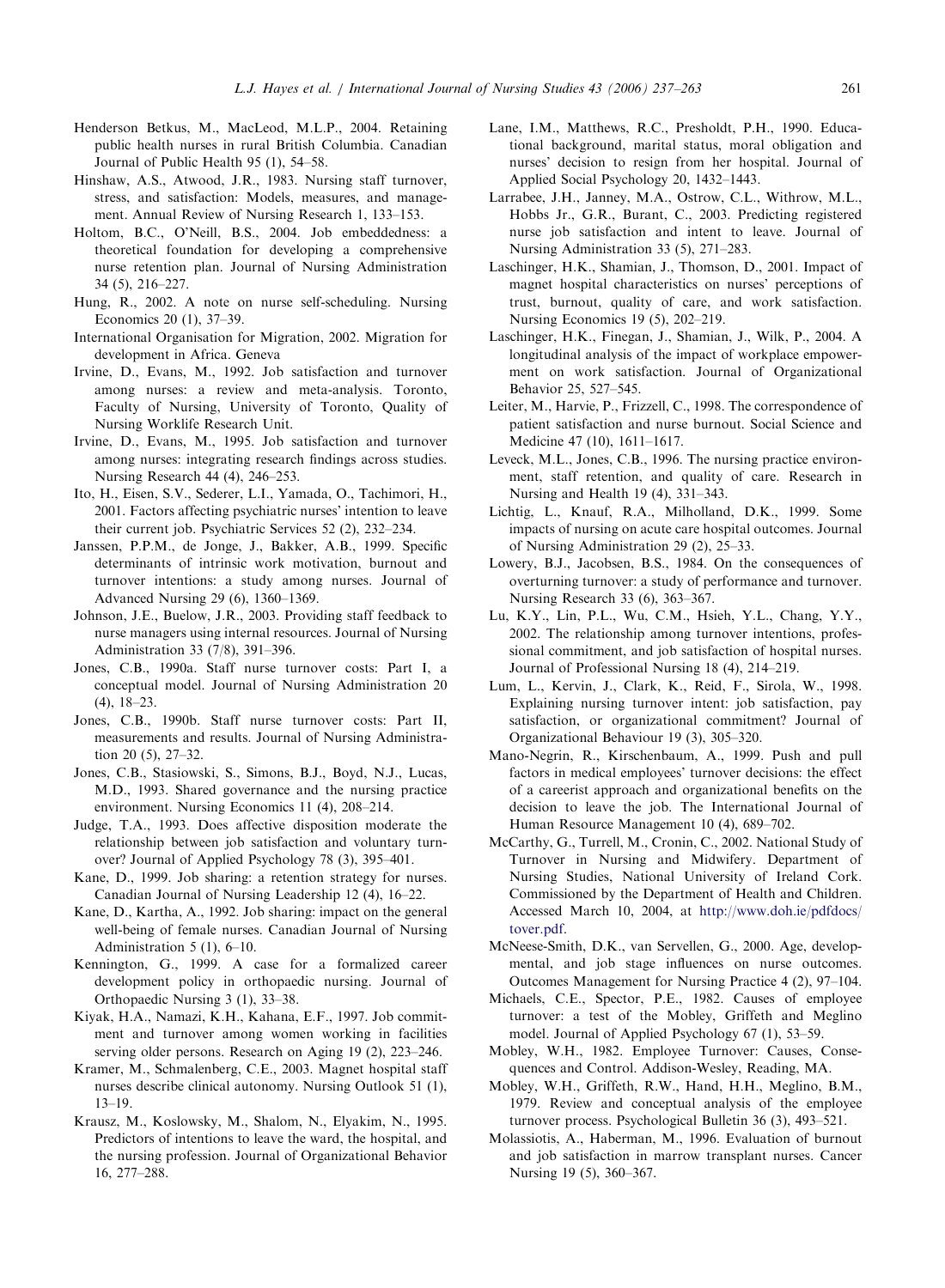- <span id="page-25-0"></span>Moore, K.A., 2001. Hospital restructuring: impact on nurses mediated by social support and a perception of challenge. Journal of Health and Human Services Administration 23 (4), 490–517.
- Moore, K.A., Greenglass, E.R., 1999. Development and application of the Deakin Coping Scale. Unpublished paper.
- Mor Barak, M.E., Nissly, J.A., Levin, A., 2001. Antecedents to retention and turnover among child welfare, social work, and other human service employees: what can we learn from past research? A review and metanalysis. Social Service Review 75 (4), 625–661.
- Moss, R., Rowles, C.J., 1997. Staff nurse job satisfaction and management style. Nursing Management 28 (1), 32–34.
- Mueller, C.W., McCloskey, J.C., 1990. Nurses' job satisfaction: a proposed measure. Nursing Research 39 (2), 113–117.
- Mueller, C.W., Price, J.L., 1990. Economic, psychological, and sociological determinants of voluntary turnover. Journal of Behavioral Economics 19 (3), 321–335.
- Nakata, J.A., Saylor, C., 1994. Management style and staff nurse satisfaction in a changing environment. Nursing Administration Quarterly 18 (3), 51–57.
- Needleman, J., Buerhaus, P., Mattke, S., Stewart, M., Zelevinsky, K., 2002. Nurse-staffing levels and the quality of care in hospitals. New England Journal of Medicine 346 (22), 1715–1722.
- Nicklin, W., McVeety, J.E., 2002. Canadian nurses' perceptions of patient safety in hospitals. Canadian Journal of Nursing Leadership 15 (3), 11–21.
- O'Brien-Pallas, L., 1988. An analysis of the multiple approaches to measuring nursing workload. Canadian Journal of Nursing Administration 1 (2), 8–11.
- O'Brien-Pallas, L., Irvine, D., Peereboom, E., Murray, M., 1997. Measuring nursing workload: understanding the variability. Nursing Economics 15 (4), 171–182.
- O'Brien-Pallas, L., Thomson, D., Alksnis, C., Bruce, S., 2001. The economic impact of nurse staffing decisions: time to turn down another road? Hospital Quarterly 4 (3), 42–50.
- Parasuraman, S., 1989. Nursing turnover: an integrated model. Research in Nursing and Health 12 (4), 267–277.
- Price, J.L., Mueller, C.W., 1981a. A causal model of turnover for nurses. Academy of Management Journal 24 (3), 543–565.
- Price, J.L., Mueller, C.W., 1981b. Professional Turnover. SP Medical and Scientific Books, New York.
- Rafferty, A.M., Ball, J., Aiken, L.H., 2001. Are teamwork and professional autonomy compatible, and do they result in improved hospital care? Quality in Health Care 10 (Suppl. II), ii32–ii37.
- Robertson, R.H., Hassan, M., 1999. Staffing intensity, skill mix and mortality outcomes: the case of chronic obstructive lung disease. Health Services Management Research 12 (4), 256–258.
- Scott, J.G., Sochalski, J., Aiken, L., 1999. Review of magnet hospital research: findings and implications for professional nursing practice. Journal of Nursing Administration 29 (1), 9–19.
- Shader, K., Broome, M., Broome, C.D., West, M., Nash, M., 2001. Factors influencing satisfaction and anticipated turnover for nurses in an academic medical center. Journal of Nursing Administration 31 (4), 210–216.
- Shamian, J., O'Brien-Pallas, L., 2001. Effects of job strain, hospital organizational factors and individual characteristics on work-related disability among nurses. Final Report submitted to the Ontario Workplace Safety and Insurance Board.
- Shields, M.A., Ward, M., 2001. Improving nurse retention in the National Health Service in England: the impact of job satisfaction on intentions to quit. Journal of Health Economics 20 (5), 677–701.
- Shortell, S.M., Zimmerman, J.E., Rousseau, D.M., Gilles, R.R., Wagner, D.P., Draper, E.A., Knaus, W.A., Duffy, J., 1994. The performance of intensive care units: does good management make a difference. Medical Care 32 (5), 508–525.
- Sofer, S., 1995. Determinants of nursing turnover. Dissertation Abstract International: Section B: The Sciences and Engineering 55 (9-B), US: University Microfilm International.
- Song, R., Daly, B.J., Rudy, E.B., Douglas, S., Dyer, M.A., 1997. Nurses' job satisfaction, absenteeism, and turnover after implementing a special care unit practice model. Research in Nursing and Health 20 (5), 443–452.
- Strachota, E., Normandin, P., O'Brien, N., Clary, M., Krukow, B., 2003. Reasons registered nurses leave or change employment status. Journal of Nursing Administration 33 (2), 111–117.
- Szigeti, E., Laxdal, S., Eberhardt, B.J., 1991. Barriers to the retention of registered and licensed practical nurses in small rural hospitals. Journal of Rural Health 7 (3), 266–277.
- Tai, T.W.C., Bame, S.I., Robinson, C.D., 1998. Review of nursing turnover research, 1977–1996. Social Science and Medicine 47 (12), 1905–1924.
- Tate, U., 1996. Cross-cultural validation of measures of social support. Psychological Reports 79, 271–274.
- Teahan, B., 1998. Implementation of a self-scheduling system: a solution to more than just schedules!. Journal of Nursing Management 6 (6), 361–368.
- The Advisory Board Company, 2000. Reversing the flight of talent. Executive Briefing, vol. 1. Nursing Executive Center, Washington, DC.
- Tourangeau, A.E., Giovannetti, P., Tu, J.V., Wood, M., 2002. Nursing-related determinants of 30-day mortality for hospitalized patients. Canadian Journal of Nursing Research 33 (4), 71–88.
- Tzeng, H.M., 2002. The influence of nurses' working motivation and job satisfaction on intention to quit: an empirical investigation in Taiwan. International Journal of Nursing Studies 39 (8), 867–878.
- United Nations Conference on Trade and Development, 1998. World Health Organization, International Trade in health Service a development perspective. Geneva.
- Unruh, L., 2003. Licensed nurse staffing and adverse events in hospitals. Medical Care 47 (1), 142–152.
- Vetter, E., Felice, L.D., Ingersoll, G.L., 2001. Management. Self-scheduling and staff incentives: meeting patient care needs in a neonatal intensive care unit. Critical Care Nurse 21 (4), 52–59.
- Waldman, J.D., Kelly, F., Arora, S., Smith, H.L., 2004. The shocking cost of turnover in health care. Health Care Management Review 29 (1), 2–7.
- Whitman, G.R., Kim, Y., Davidson, L.J., Wolf, G.A., Wang, S.L., 2002. The impact of staffing on patient outcomes